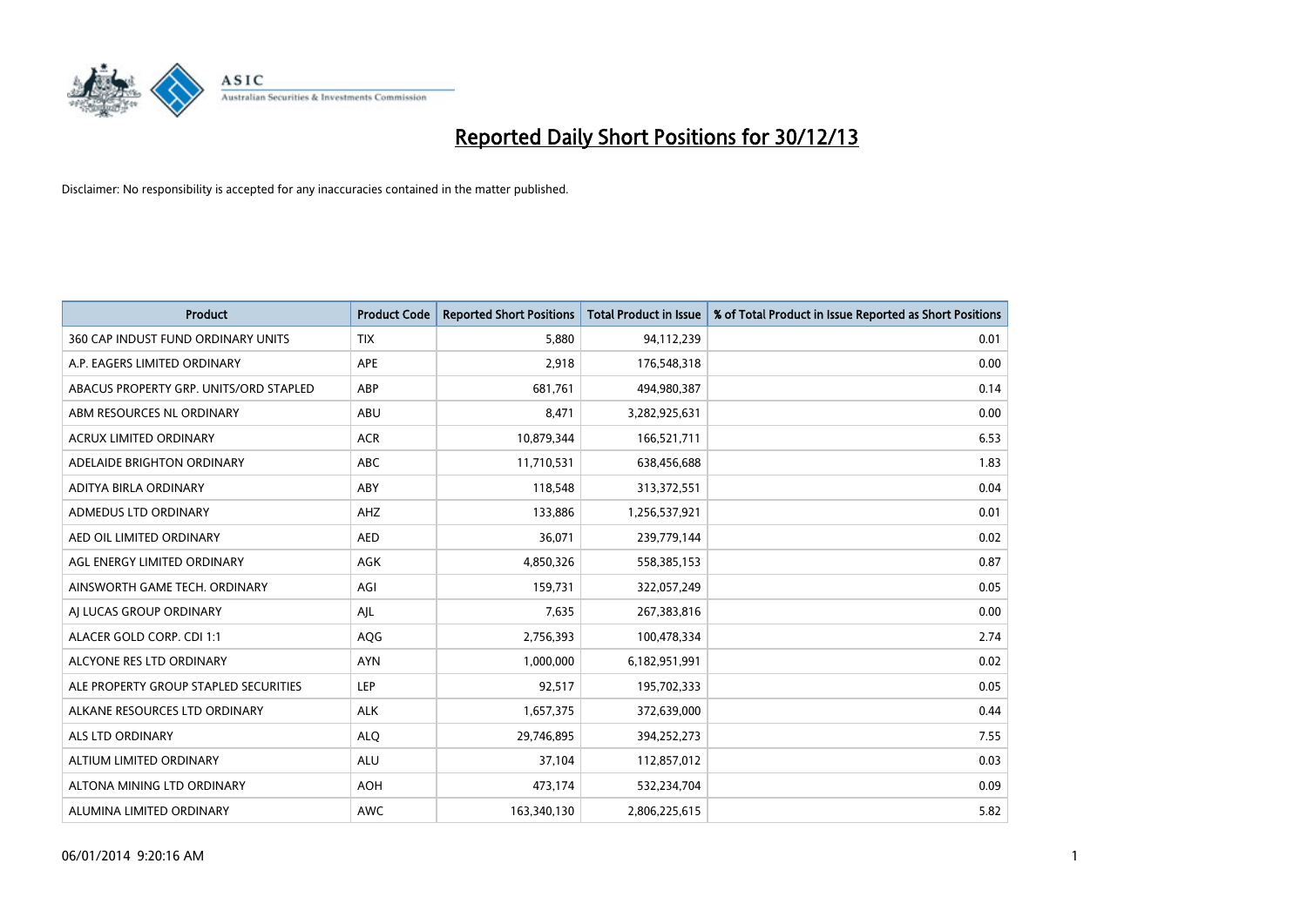

| <b>Product</b>                          | <b>Product Code</b> | <b>Reported Short Positions</b> | <b>Total Product in Issue</b> | % of Total Product in Issue Reported as Short Positions |
|-----------------------------------------|---------------------|---------------------------------|-------------------------------|---------------------------------------------------------|
| AMALGAMATED HOLDINGS ORDINARY           | AHD                 | 50,729                          | 157,821,632                   | 0.03                                                    |
| AMCOM TELECOMM, ORDINARY                | <b>AMM</b>          | 1,248,250                       | 244,557,101                   | 0.51                                                    |
| AMCOR LIMITED ORDINARY                  | <b>AMC</b>          | 2,437,705                       | 1,206,684,923                 | 0.20                                                    |
| AMP LIMITED ORDINARY                    | AMP                 | 27,781,227                      | 2,957,737,964                 | 0.94                                                    |
| AMPELLA MINING ORDINARY                 | <b>AMX</b>          | 176,701                         | 248,000,493                   | 0.07                                                    |
| ANSELL LIMITED ORDINARY                 | <b>ANN</b>          | 4,151,543                       | 148,896,387                   | 2.79                                                    |
| ANTARES ENERGY LTD ORDINARY             | <b>AZZ</b>          | 184,205                         | 255,000,000                   | 0.07                                                    |
| ANZ BANKING GRP LTD CAP NOTE            | <b>ANZPD</b>        | 310                             | 11,200,000                    | 0.00                                                    |
| ANZ BANKING GRP LTD ORDINARY            | ANZ                 | 6,450,624                       | 2,744,074,473                 | 0.24                                                    |
| APA GROUP STAPLED SECURITIES            | APA                 | 14,265,098                      | 835,750,807                   | 1.71                                                    |
| APN NEWS & MEDIA ORDINARY               | <b>APN</b>          | 11,685,981                      | 661,526,586                   | 1.77                                                    |
| AQUARIUS PLATINUM. ORDINARY             | <b>AQP</b>          | 5,530,665                       | 487,605,536                   | 1.13                                                    |
| AQUILA RESOURCES ORDINARY               | <b>AQA</b>          | 12,858,935                      | 411,804,442                   | 3.12                                                    |
| ARAFURA RESOURCE LTD ORDINARY           | <b>ARU</b>          | 46,367                          | 441,270,644                   | 0.01                                                    |
| ARB CORPORATION ORDINARY                | ARP                 | 1,618,281                       | 72,481,302                    | 2.23                                                    |
| ARDENT LEISURE GROUP STAPLED SECURITIES | AAD                 | 1,594,961                       | 405,055,708                   | 0.39                                                    |
| ARENA GROUP ORDINARY UNITS              | <b>ARF</b>          | 10,877                          | 211,495,653                   | 0.01                                                    |
| ARISTOCRAT LEISURE ORDINARY             | <b>ALL</b>          | 7,423,644                       | 551,418,047                   | 1.35                                                    |
| ARRIUM LTD ORDINARY                     | ARI                 | 16,031,737                      | 1,361,469,008                 | 1.18                                                    |
| ASCIANO LIMITED ORDINARY                | <b>AIO</b>          | 6,872,973                       | 975,385,664                   | 0.70                                                    |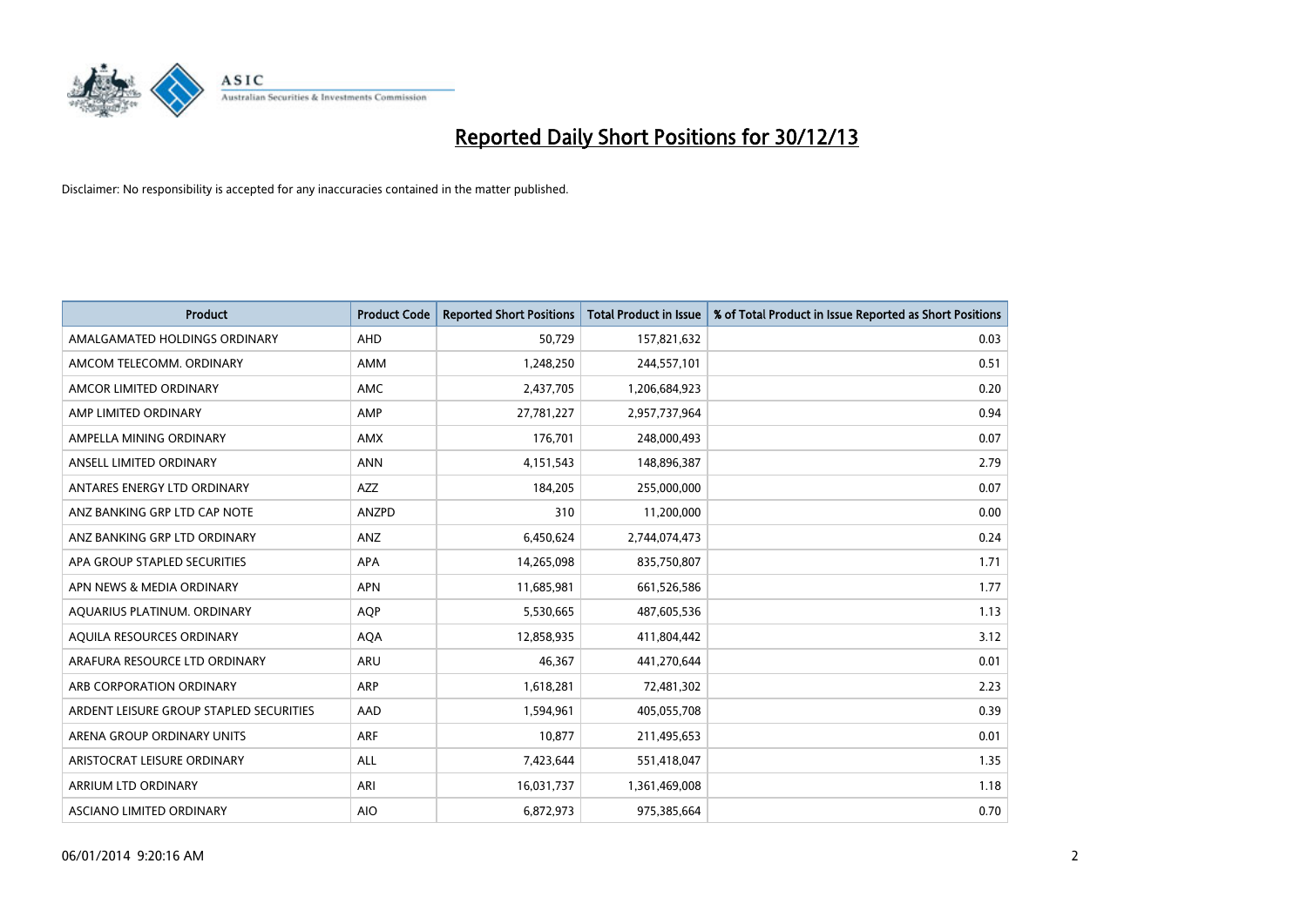

| Product                                   | <b>Product Code</b> | <b>Reported Short Positions</b> | <b>Total Product in Issue</b> | % of Total Product in Issue Reported as Short Positions |
|-------------------------------------------|---------------------|---------------------------------|-------------------------------|---------------------------------------------------------|
| ASG GROUP LIMITED ORDINARY                | <b>ASZ</b>          | 841,446                         | 206,720,839                   | 0.41                                                    |
| ASPEN GROUP ORD/UNITS STAPLED             | <b>APZ</b>          | 77,776                          | 119,946,366                   | 0.06                                                    |
| ASTRO JAP PROP GROUP STAPLED US PROHIBIT. | AJA                 | 25,086                          | 67,211,752                    | 0.04                                                    |
| ASX LIMITED ORDINARY                      | ASX                 | 3,222,776                       | 193,595,162                   | 1.66                                                    |
| ATLANTIC LIMITED ORDINARY                 | ATI                 | 50,000                          | 154,757,339                   | 0.03                                                    |
| ATLAS IRON LIMITED ORDINARY               | <b>AGO</b>          | 64,051,631                      | 915,496,158                   | 7.00                                                    |
| AUCKLAND INTERNATION ORDINARY             | <b>AIA</b>          | 747                             | 1,322,564,489                 | 0.00                                                    |
| AURIZON HOLDINGS LTD ORDINARY             | AZJ                 | 40,211,166                      | 2,137,284,503                 | 1.88                                                    |
| <b>AURORA OIL &amp; GAS ORDINARY</b>      | <b>AUT</b>          | 7,065,875                       | 448,785,778                   | 1.57                                                    |
| AUSDRILL LIMITED ORDINARY                 | ASL                 | 21,514,736                      | 312,277,224                   | 6.89                                                    |
| AUSENCO LIMITED ORDINARY                  | AAX                 | 885,524                         | 168,449,799                   | 0.53                                                    |
| <b>AUSTAL LIMITED ORDINARY</b>            | ASB                 | 418,554                         | 346,379,377                   | 0.12                                                    |
| AUSTBROKERS HOLDINGS ORDINARY             | <b>AUB</b>          | 9,154                           | 59,642,171                    | 0.02                                                    |
| AUSTIN ENGINEERING ORDINARY               | ANG                 | 211,183                         | 73,164,403                    | 0.29                                                    |
| AUSTRALAND PROPERTY STAPLED SECURITY      | <b>ALZ</b>          | 3,059,195                       | 578,324,670                   | 0.53                                                    |
| AUSTRALIAN AGRICULT, ORDINARY             | AAC                 | 2,170,353                       | 532,294,404                   | 0.41                                                    |
| <b>AUSTRALIAN EDUCATION UNITS</b>         | <b>AEU</b>          | 6,408                           | 205,069,661                   | 0.00                                                    |
| AUSTRALIAN INFR LTD ORDINARY              | <b>AIX</b>          | 703,608                         | 620,733,944                   | 0.11                                                    |
| AUSTRALIAN PHARM, ORDINARY                | API                 | 9,566,812                       | 488,115,883                   | 1.96                                                    |
| AUTOMOTIVE HOLDINGS ORDINARY              | <b>AHE</b>          | 219,422                         | 260,579,682                   | 0.08                                                    |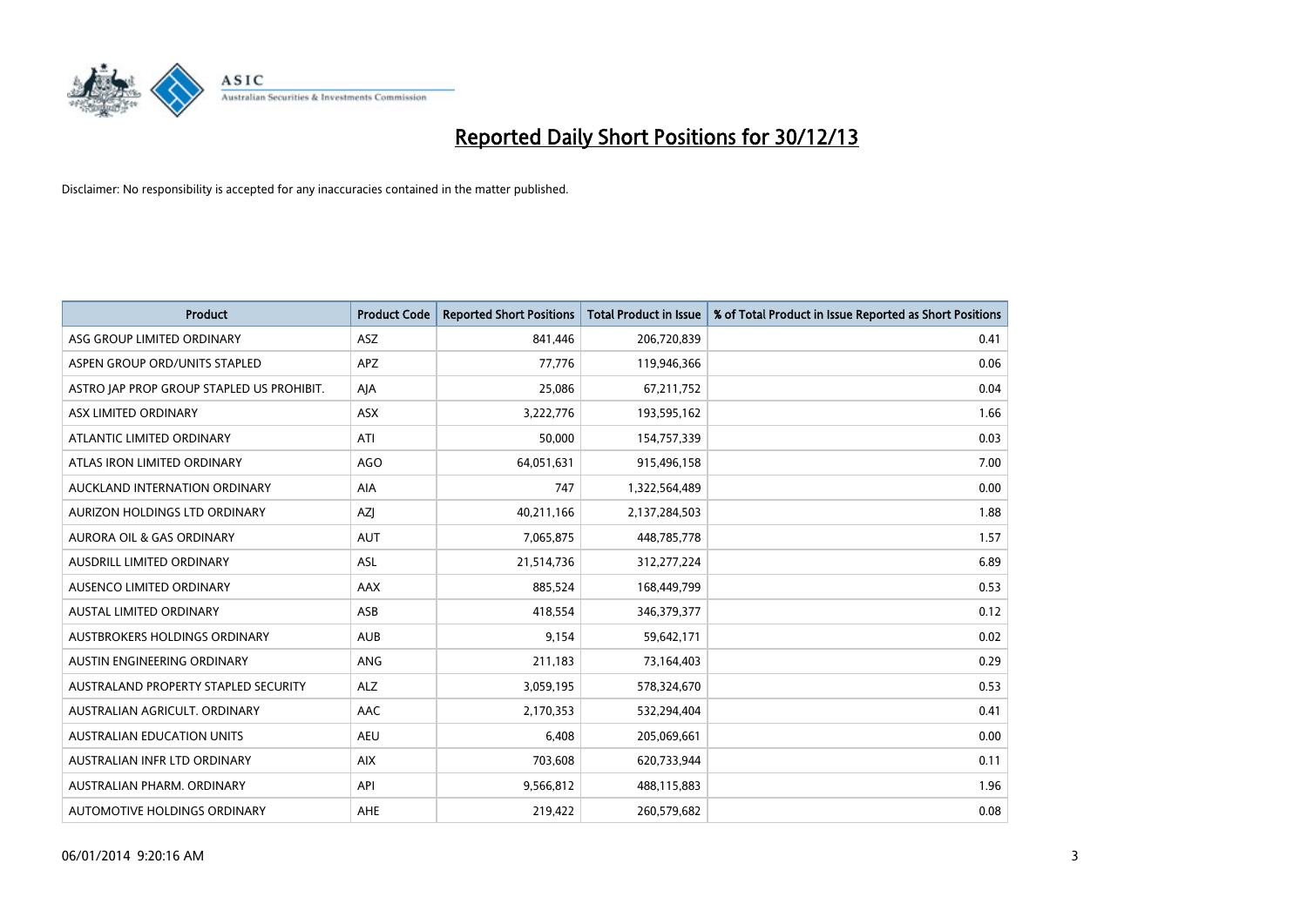

| <b>Product</b>                                | <b>Product Code</b> | <b>Reported Short Positions</b> | <b>Total Product in Issue</b> | % of Total Product in Issue Reported as Short Positions |
|-----------------------------------------------|---------------------|---------------------------------|-------------------------------|---------------------------------------------------------|
| AVEO GROUP STAPLED SECURITIES                 | <b>AOG</b>          | 14,115,676                      | 500,111,460                   | 2.82                                                    |
| AVIENNINGS LIMITED ORDINARY                   | AVJ                 | 69,999                          | 384,423,851                   | 0.02                                                    |
| AWE LIMITED ORDINARY                          | <b>AWE</b>          | 1,333,547                       | 522,116,985                   | 0.26                                                    |
| AZONTO PET LTD ORDINARY                       | <b>APY</b>          | 41                              | 1,155,765,100                 | 0.00                                                    |
| <b>BANDANNA ENERGY ORDINARY</b>               | <b>BND</b>          | 20,700,104                      | 528,481,199                   | 3.92                                                    |
| BANK OF QUEENSLAND. ORDINARY                  | <b>BOO</b>          | 3,900,745                       | 322,566,581                   | 1.21                                                    |
| <b>BASE RES LIMITED ORDINARY</b>              | <b>BSE</b>          | 6,695,333                       | 561,840,029                   | 1.19                                                    |
| BATHURST RES LTD. ORDINARY                    | <b>BRL</b>          | 17,372,229                      | 821,457,725                   | 2.11                                                    |
| <b>BC IRON LIMITED ORDINARY</b>               | <b>BCI</b>          | 1,232,895                       | 123,928,630                   | 0.99                                                    |
| BEACH ENERGY LIMITED ORDINARY                 | <b>BPT</b>          | 13,750,852                      | 1,278,348,742                 | 1.08                                                    |
| BEADELL RESOURCE LTD ORDINARY                 | <b>BDR</b>          | 30,469,056                      | 790,727,280                   | 3.85                                                    |
| <b>BEGA CHEESE LTD ORDINARY</b>               | <b>BGA</b>          | 89.146                          | 152,173,237                   | 0.06                                                    |
| BENDIGO AND ADELAIDE ORDINARY                 | <b>BEN</b>          | 12,628,318                      | 409,977,183                   | 3.08                                                    |
| BENTHAM IMF LTD ORDINARY                      | <b>IMF</b>          | 6,371,378                       | 164,380,143                   | 3.88                                                    |
| BERKELEY RESOURCES ORDINARY                   | <b>BKY</b>          | 31,344                          | 179,393,323                   | 0.02                                                    |
| <b>BHP BILLITON LIMITED ORDINARY</b>          | <b>BHP</b>          | 6,806,003                       | 3,211,691,105                 | 0.21                                                    |
| <b>BILLABONG ORDINARY</b>                     | <b>BBG</b>          | 13,859,166                      | 478,944,292                   | 2.89                                                    |
| <b>BIONOMICS LIMITED ORDINARY</b>             | <b>BNO</b>          | 197,819                         | 412,333,424                   | 0.05                                                    |
| <b>BLACKMORES LIMITED ORDINARY</b>            | <b>BKL</b>          | 27,072                          | 17,046,024                    | 0.16                                                    |
| <b>BLACKTHORN RESOURCES ORD US PROHIBITED</b> | <b>BTR</b>          | 770,166                         | 164,285,950                   | 0.47                                                    |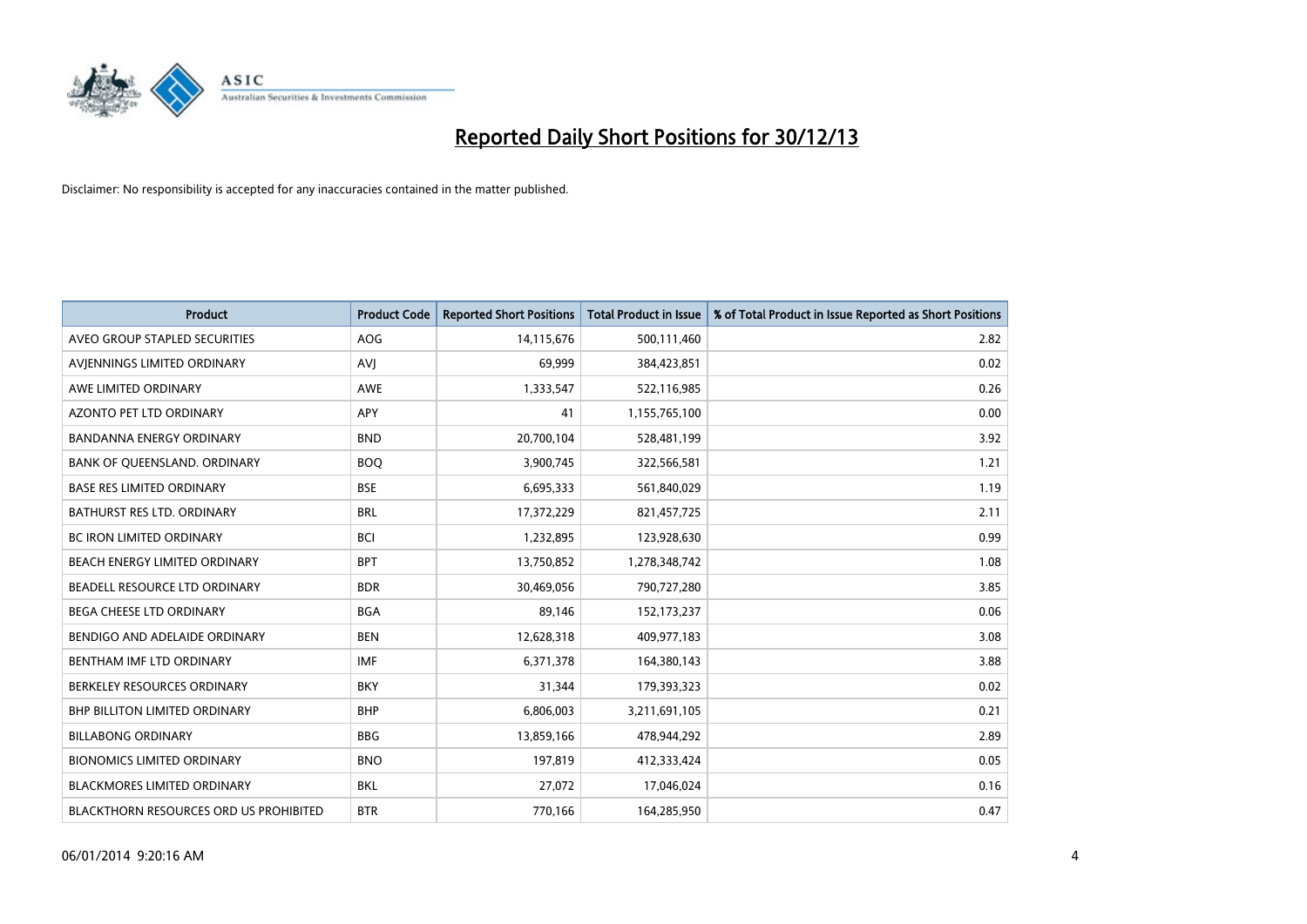

| <b>Product</b>                       | <b>Product Code</b> | <b>Reported Short Positions</b> | Total Product in Issue | % of Total Product in Issue Reported as Short Positions |
|--------------------------------------|---------------------|---------------------------------|------------------------|---------------------------------------------------------|
| <b>BLUESCOPE STEEL LTD ORDINARY</b>  | <b>BSL</b>          | 5,451,756                       | 558,733,728            | 0.98                                                    |
| <b>BOART LONGYEAR ORDINARY</b>       | <b>BLY</b>          | 26,048,888                      | 461,163,412            | 5.65                                                    |
| <b>BOOM LOGISTICS ORDINARY</b>       | <b>BOL</b>          | 249,999                         | 474,868,764            | 0.05                                                    |
| BORAL LIMITED, ORDINARY              | <b>BLD</b>          | 47,311,120                      | 778,739,826            | 6.08                                                    |
| <b>BRADKEN LIMITED ORDINARY</b>      | <b>BKN</b>          | 18,947,375                      | 169,240,662            | 11.20                                                   |
| <b>BRAMBLES LIMITED ORDINARY</b>     | <b>BXB</b>          | 1,830,619                       | 1,561,746,239          | 0.12                                                    |
| BREVILLE GROUP LTD ORDINARY          | <b>BRG</b>          | 2,901,307                       | 130,095,322            | 2.23                                                    |
| <b>BRICKWORKS LIMITED ORDINARY</b>   | <b>BKW</b>          | 132,894                         | 148,038,996            | 0.09                                                    |
| BT INVESTMENT MNGMNT ORDINARY        | <b>BTT</b>          | 31,286                          | 282,727,073            | 0.01                                                    |
| <b>BUCCANEER ENERGY LTD ORDINARY</b> | <b>BCC</b>          | 364,833                         | 2,408,671,956          | 0.02                                                    |
| <b>BURU ENERGY ORDINARY</b>          | <b>BRU</b>          | 14,200,292                      | 298,392,644            | 4.76                                                    |
| <b>BWP TRUST ORDINARY UNITS</b>      | <b>BWP</b>          | 2,055,877                       | 627,165,919            | 0.33                                                    |
| CABCHARGE AUSTRALIA ORDINARY         | CAB                 | 15,297,240                      | 120,430,683            | 12.70                                                   |
| CALTEX AUSTRALIA ORDINARY            | <b>CTX</b>          | 1,382,178                       | 270,000,000            | 0.51                                                    |
| CAPE LAMBERT RES LTD ORDINARY        | <b>CFE</b>          | 19,764                          | 669,241,942            | 0.00                                                    |
| <b>CARBON ENERGY ORDINARY</b>        | <b>CNX</b>          | 6,799                           | 1,250,097,524          | 0.00                                                    |
| CARDNO LIMITED ORDINARY              | CDD                 | 7,508,371                       | 146,124,588            | 5.14                                                    |
| <b>CARINDALE PROPERTY UNIT</b>       | <b>CDP</b>          |                                 | 70,000,000             | 0.00                                                    |
| CARNARVON PETROLEUM ORDINARY         | <b>CVN</b>          | 734                             | 986,565,952            | 0.00                                                    |
| CARSALES.COM LTD ORDINARY            | <b>CRZ</b>          | 5,521,914                       | 237,773,965            | 2.32                                                    |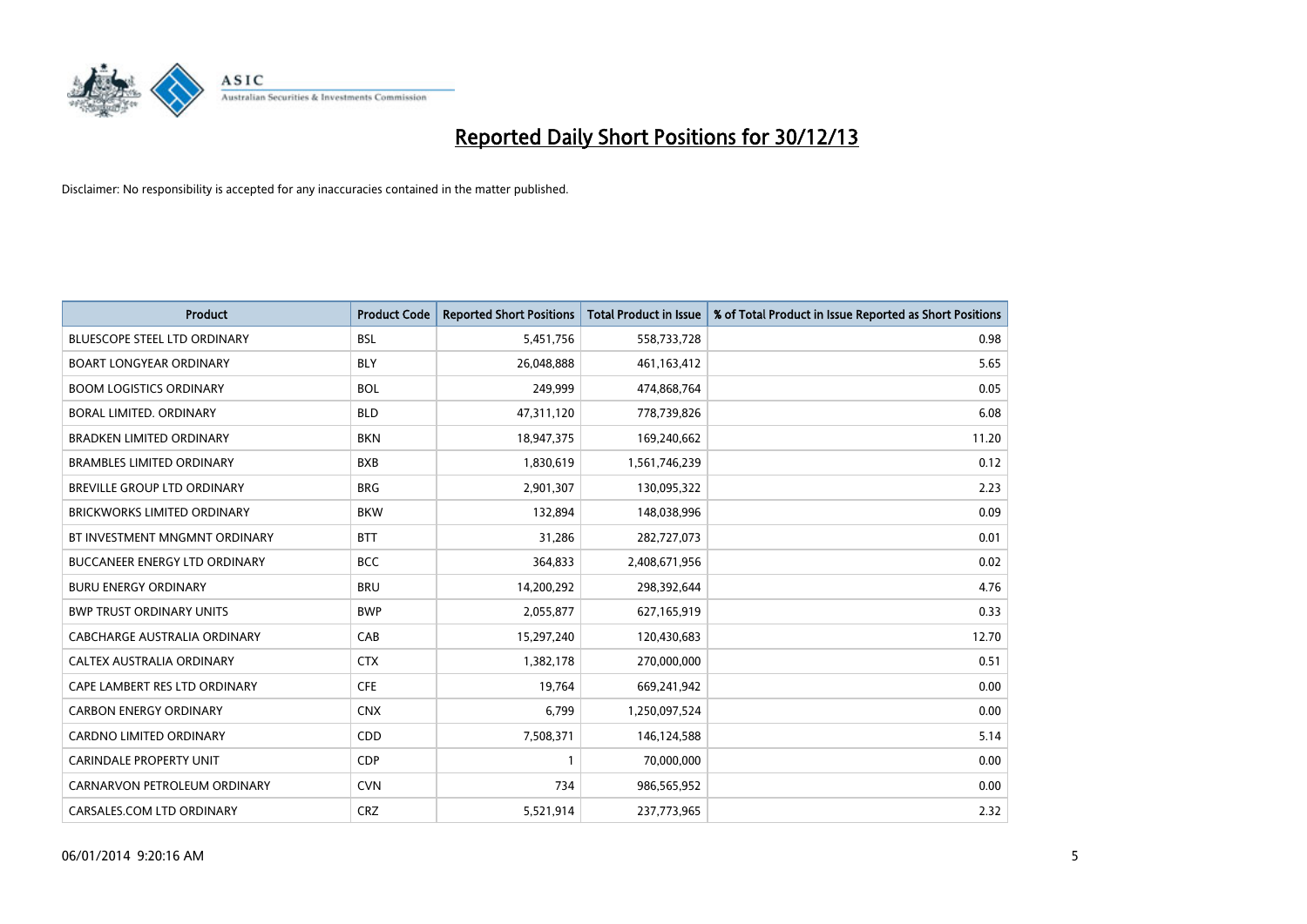

| <b>Product</b>                          | <b>Product Code</b> | <b>Reported Short Positions</b> | <b>Total Product in Issue</b> | % of Total Product in Issue Reported as Short Positions |
|-----------------------------------------|---------------------|---------------------------------|-------------------------------|---------------------------------------------------------|
| <b>CASH CONVERTERS ORDINARY</b>         | CCV                 | 5,793,574                       | 426,302,767                   | 1.36                                                    |
| CEDAR WOODS PROP. ORDINARY              | <b>CWP</b>          | 23,213                          | 73,732,683                    | 0.03                                                    |
| <b>CENTRAL PETROLEUM ORDINARY</b>       | <b>CTP</b>          | 27,248                          | 309,219,473                   | 0.01                                                    |
| CERAMIC FUEL CELLS ORDINARY             | <b>CFU</b>          | 991,102                         | 1,601,287,414                 | 0.06                                                    |
| CFS RETAIL TRUST GRP STAPLED SECURITIES | <b>CFX</b>          | 74,514,536                      | 3,009,638,042                 | 2.48                                                    |
| CHALLENGER DIV.PRO. STAPLED UNITS       | <b>CDI</b>          | 208,500                         | 214,101,013                   | 0.10                                                    |
| CHALLENGER LIMITED ORDINARY             | <b>CGF</b>          | 666,428                         | 530,862,585                   | 0.13                                                    |
| CHANDLER MACLEOD LTD ORDINARY           | <b>CMG</b>          | 133,000                         | 543,459,175                   | 0.02                                                    |
| CHARTER HALL GROUP STAPLED US PROHIBIT. | <b>CHC</b>          | 150,424                         | 309,118,171                   | 0.05                                                    |
| <b>CHARTER HALL RETAIL UNITS</b>        | <b>CQR</b>          | 8,756,483                       | 362,896,512                   | 2.41                                                    |
| <b>CHORUS LIMITED ORDINARY</b>          | <b>CNU</b>          | 52,999                          | 396,369,767                   | 0.01                                                    |
| COAL OF AFRICA LTD ORDINARY             | <b>CZA</b>          | 426                             | 1,048,368,613                 | 0.00                                                    |
| <b>COALSPUR MINES LTD ORDINARY</b>      | <b>CPL</b>          | 5,807,487                       | 641,394,435                   | 0.91                                                    |
| COCA-COLA AMATIL ORDINARY               | <b>CCL</b>          | 16,361,298                      | 763,590,249                   | 2.14                                                    |
| COCHLEAR LIMITED ORDINARY               | <b>COH</b>          | 8,528,808                       | 57,062,020                    | 14.95                                                   |
| COCKATOO COAL ORDINARY                  | <b>COK</b>          | 906,264                         | 4,085,658,737                 | 0.02                                                    |
| CODAN LIMITED ORDINARY                  | <b>CDA</b>          | 642,185                         | 176,969,924                   | 0.36                                                    |
| <b>COFFEY INTERNATIONAL ORDINARY</b>    | <b>COF</b>          | 18,921                          | 255,833,165                   | 0.01                                                    |
| <b>COKAL LTD ORDINARY</b>               | <b>CKA</b>          | 103,470                         | 471,103,926                   | 0.02                                                    |
| <b>COLLECTION HOUSE ORDINARY</b>        | <b>CLH</b>          | 1,523,066                       | 128,969,148                   | 1.18                                                    |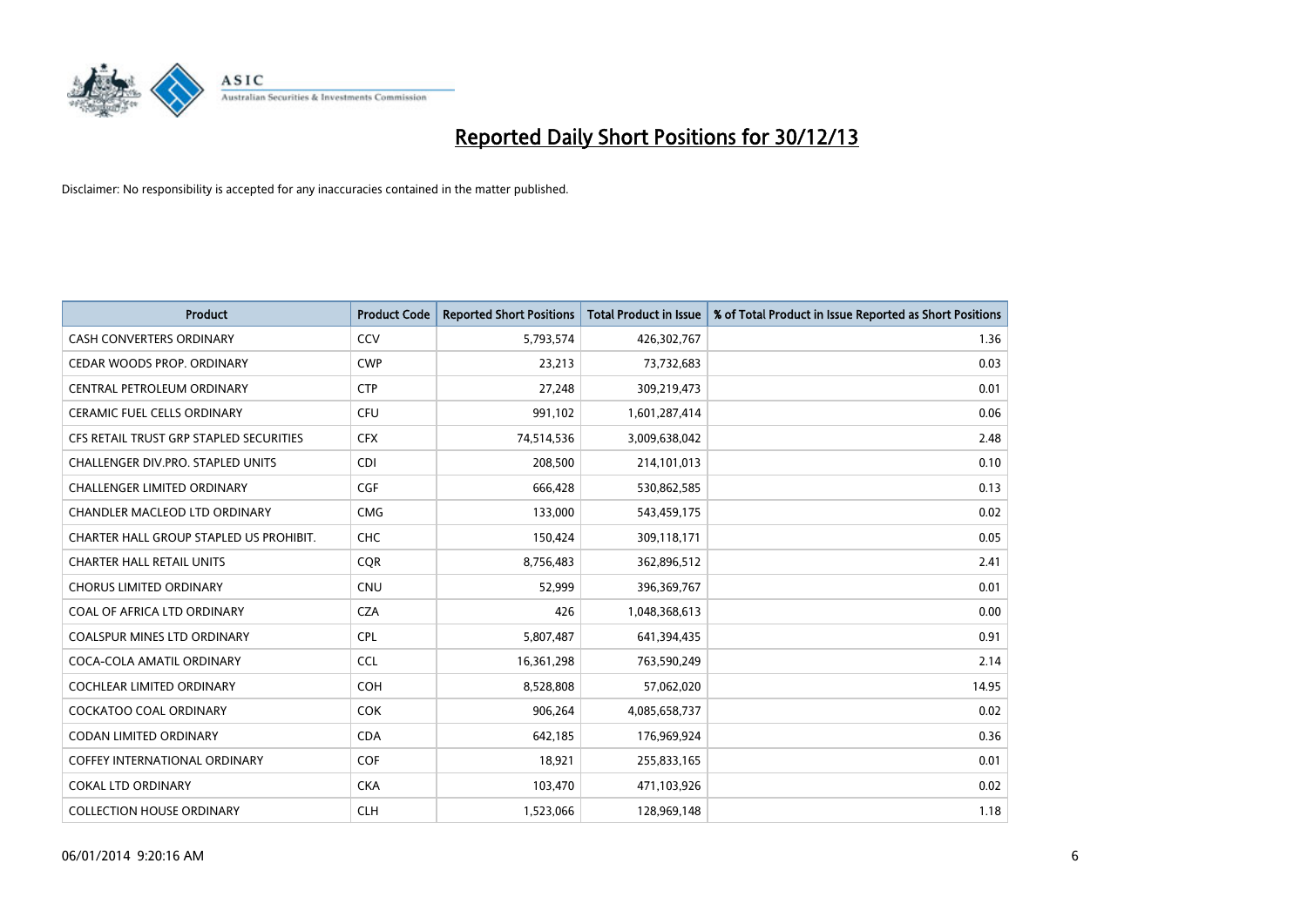

| <b>Product</b>                          | <b>Product Code</b> | <b>Reported Short Positions</b> | <b>Total Product in Issue</b> | % of Total Product in Issue Reported as Short Positions |
|-----------------------------------------|---------------------|---------------------------------|-------------------------------|---------------------------------------------------------|
| <b>COLLINS FOODS LTD ORDINARY</b>       | <b>CKF</b>          | 25,394                          | 93,000,003                    | 0.03                                                    |
| COMMONWEALTH BANK, ORDINARY             | <b>CBA</b>          | 6,704,977                       | 1,611,928,836                 | 0.42                                                    |
| <b>COMMONWEALTH PROP ORDINARY UNITS</b> | <b>CPA</b>          | 18,561,185                      | 2,347,003,413                 | 0.79                                                    |
| <b>COMPASS RESOURCES ORDINARY</b>       | <b>CMR</b>          | 7,472                           | 1,403,744,100                 | 0.00                                                    |
| <b>COMPUTERSHARE LTD ORDINARY</b>       | <b>CPU</b>          | 11,352,324                      | 556,203,079                   | 2.04                                                    |
| <b>COOPER ENERGY LTD ORDINARY</b>       | <b>COE</b>          | 197,067                         | 329,235,509                   | 0.06                                                    |
| <b>CORP TRAVEL LIMITED ORDINARY</b>     | <b>CTD</b>          | 300,122                         | 78,246,245                    | 0.38                                                    |
| CORP TRAVEL LIMITED RIGHTS 09-JAN-14    | <b>CTDR</b>         | 3,391                           | 11,592,036                    | 0.03                                                    |
| <b>COVER-MORE GRP LTD ORDINARY</b>      | <b>CVO</b>          | 56,532                          | 317,750,000                   | 0.02                                                    |
| <b>CREDIT CORP GROUP ORDINARY</b>       | <b>CCP</b>          | 1,901                           | 46,131,882                    | 0.00                                                    |
| <b>CROMWELL PROP STAPLED SECURITIES</b> | <b>CMW</b>          | 13,487,520                      | 1,721,483,143                 | 0.78                                                    |
| <b>CROWE HORWATH AUS ORDINARY</b>       | <b>CRH</b>          | 733,834                         | 273,005,429                   | 0.27                                                    |
| CROWN RESORTS LTD ORDINARY              | <b>CWN</b>          | 1,363,474                       | 728,394,185                   | 0.19                                                    |
| <b>CSG LIMITED ORDINARY</b>             | <b>CSV</b>          | 75,498                          | 278,973,075                   | 0.03                                                    |
| <b>CSL LIMITED ORDINARY</b>             | <b>CSL</b>          | 634,680                         | 484,676,085                   | 0.13                                                    |
| <b>CSR LIMITED ORDINARY</b>             | <b>CSR</b>          | 21,896,850                      | 506,000,315                   | 4.33                                                    |
| <b>CUDECO LIMITED ORDINARY</b>          | CDU                 | 6,548,389                       | 207,616,597                   | 3.15                                                    |
| DART ENERGY LTD ORDINARY                | <b>DTE</b>          | 5,041,208                       | 1,108,251,519                 | 0.45                                                    |
| DATA#3 LIMITED ORDINARY                 | <b>DTL</b>          | 98,801                          | 153,974,950                   | 0.06                                                    |
| DAVID JONES LIMITED ORDINARY            | <b>DJS</b>          | 40,094,094                      | 537,137,845                   | 7.46                                                    |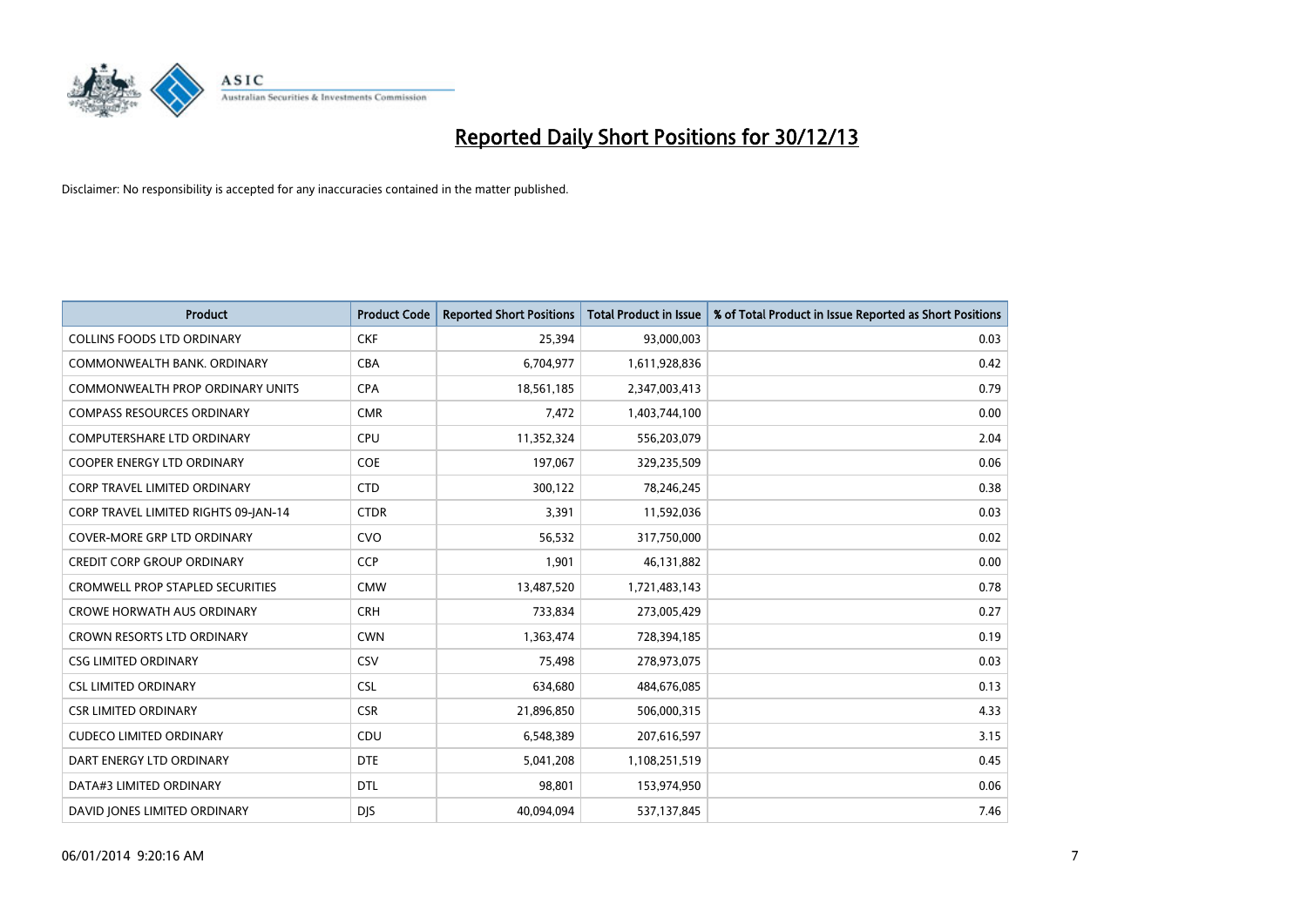

| <b>Product</b>                     | <b>Product Code</b> | <b>Reported Short Positions</b> | <b>Total Product in Issue</b> | % of Total Product in Issue Reported as Short Positions |
|------------------------------------|---------------------|---------------------------------|-------------------------------|---------------------------------------------------------|
| DECMIL GROUP LIMITED ORDINARY      | <b>DCG</b>          | 3,640,182                       | 168,657,794                   | 2.16                                                    |
| DEEP YELLOW LIMITED ORDINARY       | <b>DYL</b>          | 100,002                         | 1,612,657,567                 | 0.01                                                    |
| DEVINE LIMITED ORDINARY            | <b>DVN</b>          | 60,015                          | 158,730,556                   | 0.04                                                    |
| DEXUS PROPERTY GROUP STAPLED UNITS | <b>DXS</b>          | 28,816,170                      | 4,628,228,426                 | 0.62                                                    |
| DICK SMITH HLDGS ORDINARY          | <b>DSH</b>          | 6,051,867                       | 236,511,364                   | 2.56                                                    |
| DISCOVERY METALS LTD ORDINARY      | <b>DML</b>          | 5,127,183                       | 560,034,418                   | 0.92                                                    |
| DOMINO PIZZA ENTERPR ORDINARY      | <b>DMP</b>          | 1,334,191                       | 85,915,713                    | 1.55                                                    |
| DONACO INTERNATIONAL ORDINARY      | <b>DNA</b>          | 70,053                          | 401,051,771                   | 0.02                                                    |
| DORAY MINERALS LTD ORDINARY        | <b>DRM</b>          | 28,921                          | 141,866,768                   | 0.02                                                    |
| DOWNER EDI LIMITED ORDINARY        | <b>DOW</b>          | 14,227,136                      | 434,734,970                   | 3.27                                                    |
| DRAGON MINING LTD ORDINARY         | <b>DRA</b>          | 50,000                          | 88,840,613                    | 0.06                                                    |
| DRILLSEARCH ENERGY ORDINARY        | <b>DLS</b>          | 10,976,131                      | 432,465,895                   | 2.54                                                    |
| DUET GROUP STAPLED US PROHIBIT.    | <b>DUE</b>          | 5,784,472                       | 1,237,195,531                 | 0.47                                                    |
| DULUXGROUP LIMITED ORDINARY        | <b>DLX</b>          | 207,935                         | 381,093,950                   | 0.05                                                    |
| <b>DWS LTD ORDINARY</b>            | <b>DWS</b>          | 47,397                          | 132,362,763                   | 0.04                                                    |
| ECHO ENTERTAINMENT ORDINARY        | <b>EGP</b>          | 12,711,049                      | 825,672,730                   | 1.54                                                    |
| ELDERS LIMITED ORDINARY            | <b>ELD</b>          | 19,626,302                      | 455,013,329                   | 4.31                                                    |
| ELEMENTAL MINERALS ORDINARY        | <b>ELM</b>          | 176,299                         | 303,263,391                   | 0.06                                                    |
| <b>EMECO HOLDINGS ORDINARY</b>     | <b>EHL</b>          | 9,598,071                       | 599,675,707                   | 1.60                                                    |
| <b>ENDEAVOUR MIN CORP CDI 1:1</b>  | <b>EVR</b>          | 350,904                         | 82,293,359                    | 0.43                                                    |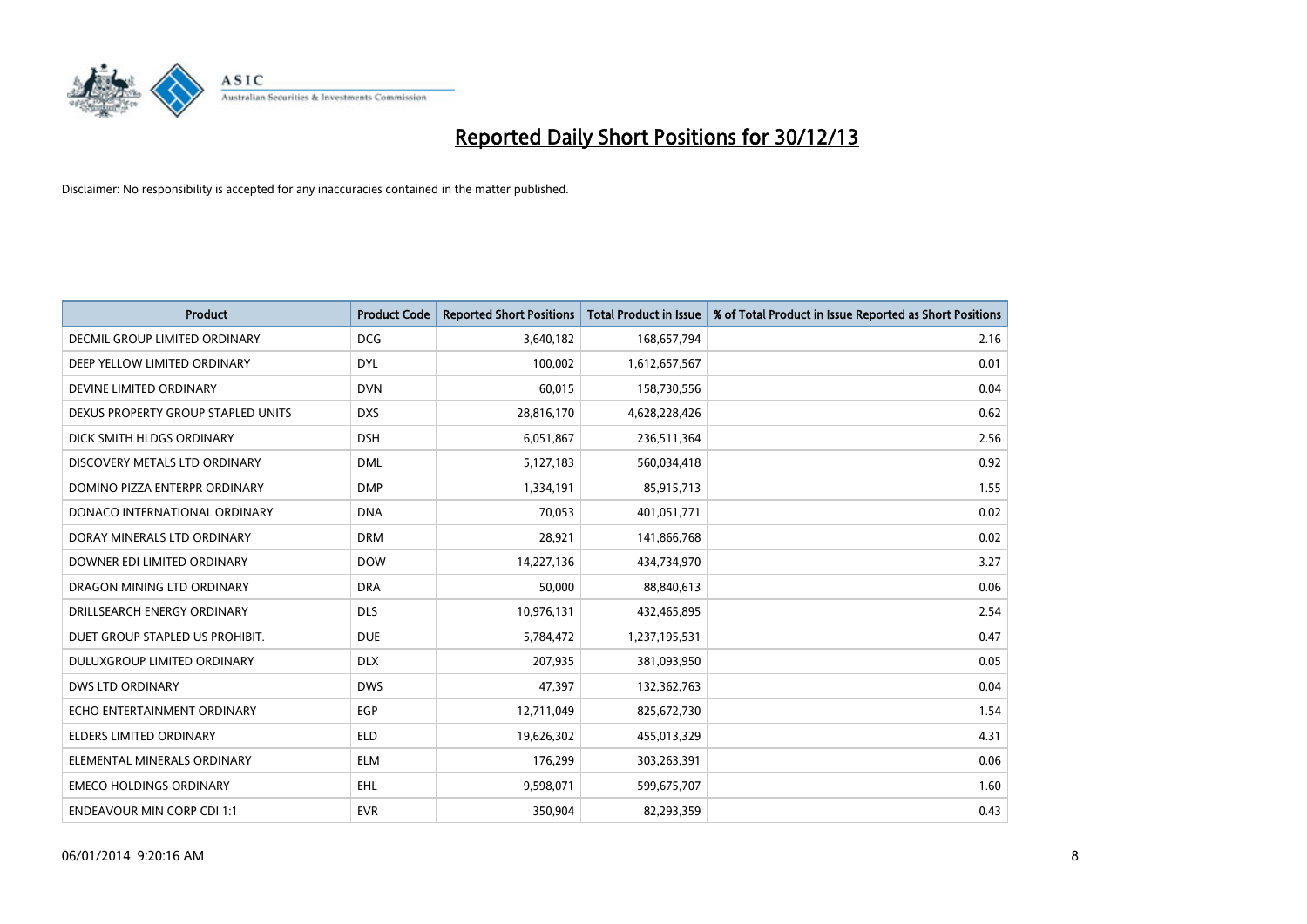

| <b>Product</b>                         | <b>Product Code</b> | <b>Reported Short Positions</b> | <b>Total Product in Issue</b> | % of Total Product in Issue Reported as Short Positions |
|----------------------------------------|---------------------|---------------------------------|-------------------------------|---------------------------------------------------------|
| <b>ENERGY RESOURCES ORDINARY 'A'</b>   | <b>ERA</b>          | 11,601,046                      | 517,725,062                   | 2.24                                                    |
| <b>ENERGY WORLD CORPOR, ORDINARY</b>   | <b>EWC</b>          | 54,503,960                      | 1,734,166,672                 | 3.14                                                    |
| ENVESTRA LIMITED ORDINARY              | <b>ENV</b>          | 2,583,022                       | 1,796,808,474                 | 0.14                                                    |
| EQUATORIAL RES LTD ORDINARY            | <b>EQX</b>          | 8                               | 122,185,353                   | 0.00                                                    |
| ERM POWER LIMITED ORDINARY             | <b>EPW</b>          | 11,643                          | 238,714,606                   | 0.00                                                    |
| ESERVGLOBAL LIMITED ORDINARY           | ESV                 | 6,000,000                       | 249,045,997                   | 2.41                                                    |
| ETHANE PIPELINE STAPLED SECURITIES     | <b>EPX</b>          | 2,333                           | 69,302,275                    | 0.00                                                    |
| EVOLUTION MINING LTD ORDINARY          | <b>EVN</b>          | 18,620,716                      | 708,652,367                   | 2.63                                                    |
| FAIRFAX MEDIA LTD ORDINARY             | <b>FXI</b>          | 254,247,518                     | 2,351,955,725                 | 10.81                                                   |
| FANTASTIC HOLDINGS ORDINARY            | <b>FAN</b>          | 39,563                          | 103,068,398                   | 0.04                                                    |
| FAR LTD ORDINARY                       | <b>FAR</b>          | 21,648,637                      | 2,499,846,742                 | 0.87                                                    |
| FEDERATION CNTRES ORD/UNIT STAPLED SEC | <b>FDC</b>          | 8,802,820                       | 1,427,641,565                 | 0.62                                                    |
| FINBAR GROUP LIMITED ORDINARY          | <b>FRI</b>          | 4,000                           | 220,847,184                   | 0.00                                                    |
| FISHER & PAYKEL H. ORDINARY            | <b>FPH</b>          | 1,750,306                       | 550,710,241                   | 0.32                                                    |
| FLEETWOOD CORP ORDINARY                | <b>FWD</b>          | 1,486,425                       | 60,522,619                    | 2.46                                                    |
| FLETCHER BUILDING ORDINARY             | <b>FBU</b>          | 1,476,783                       | 687,854,788                   | 0.21                                                    |
| FLEXIGROUP LIMITED ORDINARY            | <b>FXL</b>          | 348.611                         | 304,096,060                   | 0.11                                                    |
| FLIGHT CENTRE TRAVEL ORDINARY          | <b>FLT</b>          | 5,055,436                       | 100,534,001                   | 5.03                                                    |
| FLINDERS MINES LTD ORDINARY            | <b>FMS</b>          | 1,725,835                       | 1,826,716,748                 | 0.09                                                    |
| FOCUS MINERALS LTD ORDINARY            | <b>FML</b>          | 27,087,038                      | 9,137,375,877                 | 0.30                                                    |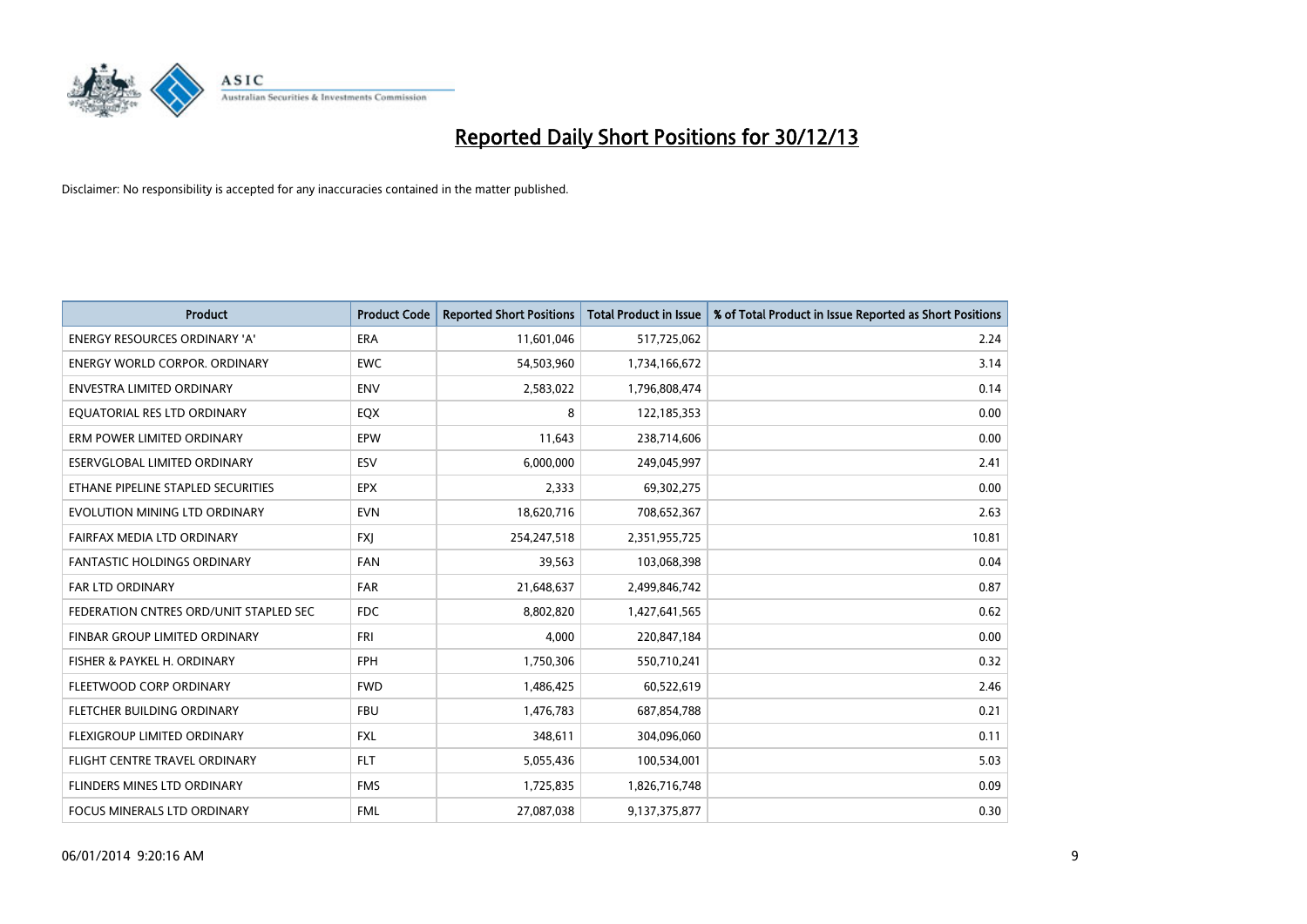

| <b>Product</b>                                   | <b>Product Code</b> | <b>Reported Short Positions</b> | <b>Total Product in Issue</b> | % of Total Product in Issue Reported as Short Positions |
|--------------------------------------------------|---------------------|---------------------------------|-------------------------------|---------------------------------------------------------|
| FONTERRA SHARE FUND ORDINARY UNITS               | <b>FSF</b>          | 23,319                          | 108,070,751                   | 0.02                                                    |
| <b>FORGE GROUP LIMITED ORDINARY</b>              | <b>FGE</b>          | 3,127,769                       | 86,169,014                    | 3.63                                                    |
| FORTESCUE METALS GRP ORDINARY                    | <b>FMG</b>          | 135,966,532                     | 3,113,798,151                 | 4.37                                                    |
| <b>G.U.D. HOLDINGS ORDINARY</b>                  | GUD                 | 5,694,278                       | 71,241,319                    | 7.99                                                    |
| <b>G8 EDUCATION LIMITED ORDINARY</b>             | <b>GEM</b>          | 1,538,680                       | 300,302,719                   | 0.51                                                    |
| <b>GALAXY RESOURCES ORDINARY</b>                 | <b>GXY</b>          | 617,038                         | 1,027,058,768                 | 0.06                                                    |
| <b>GBST HOLDINGS ORDINARY</b>                    | GBT                 | 28,398                          | 66,561,725                    | 0.04                                                    |
| <b>GEODYNAMICS LIMITED ORDINARY</b>              | GDY                 | 850                             | 406,452,608                   | 0.00                                                    |
| GI DYNAMICS, INC CDI US PROHIBITED               | GID                 | 1,353,903                       | 393,043,620                   | 0.34                                                    |
| <b>GINDALBIE METALS LTD ORDINARY</b>             | GBG                 | 43,109,278                      | 1,493,660,842                 | 2.89                                                    |
| <b>GOODMAN FIELDER, ORDINARY</b>                 | <b>GFF</b>          | 37,209,843                      | 1,955,559,207                 | 1.90                                                    |
| <b>GOODMAN GROUP STAPLED</b>                     | GMG                 | 6,428,648                       | 1,718,742,809                 | 0.37                                                    |
| <b>GPT GROUP STAPLED SEC.</b>                    | GPT                 | 4,773,276                       | 1,694,888,638                 | 0.28                                                    |
| <b>GRAINCORP LIMITED A CLASS ORDINARY</b>        | <b>GNC</b>          | 569,806                         | 228,855,628                   | 0.25                                                    |
| <b>GRANGE RESOURCES. ORDINARY</b>                | <b>GRR</b>          | 5,503,274                       | 1,156,492,195                 | 0.48                                                    |
| <b>GREENCROSS LIMITED ORDINARY</b>               | GXL                 | 24,423                          | 37,682,334                    | 0.06                                                    |
| <b>GREENLAND MIN EN LTD ORDINARY</b>             | GGG                 | 2,471,734                       | 574,572,911                   | 0.43                                                    |
| <b>GROWTHPOINT PROPERTY ORD/UNIT STAPLED SEC</b> | GOZ                 | 385,721                         | 475,705,269                   | 0.08                                                    |
| <b>GRYPHON MINERALS LTD ORDINARY</b>             | GRY                 | 3,335,453                       | 400,797,615                   | 0.83                                                    |
| GUILDFORD COAL LTD ORDINARY                      | <b>GUF</b>          | 74,608                          | 655,046,899                   | 0.01                                                    |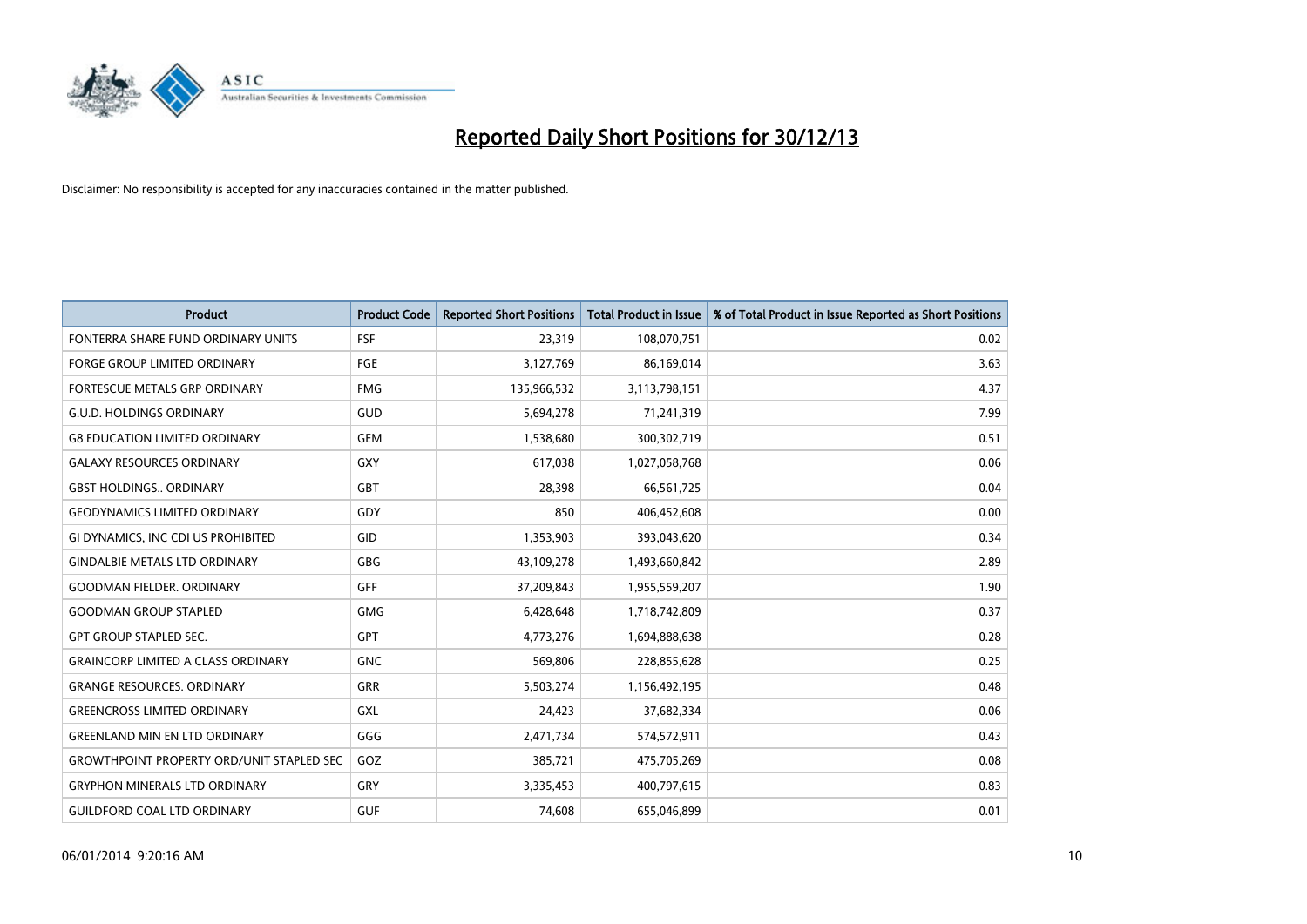

| <b>Product</b>                      | <b>Product Code</b> | <b>Reported Short Positions</b> | Total Product in Issue | % of Total Product in Issue Reported as Short Positions |
|-------------------------------------|---------------------|---------------------------------|------------------------|---------------------------------------------------------|
| <b>GWA GROUP LTD ORDINARY</b>       | <b>GWA</b>          | 12,335,870                      | 306,533,770            | 4.02                                                    |
| HARVEY NORMAN ORDINARY              | <b>HVN</b>          | 62,033,841                      | 1,062,316,784          | 5.84                                                    |
| <b>HENDERSON GROUP CDI 1:1</b>      | <b>HGG</b>          | 357,655                         | 730,596,390            | 0.05                                                    |
| HFA HOLDINGS LIMITED ORDINARY       | <b>HFA</b>          | 3,863                           | 118,738,157            | 0.00                                                    |
| <b>HIGHLANDS PACIFIC ORDINARY</b>   | <b>HIG</b>          | 500,001                         | 853,777,764            | 0.06                                                    |
| HILLGROVE RES LTD ORDINARY          | <b>HGO</b>          | 834,776                         | 1,178,589,221          | 0.07                                                    |
| <b>HILLS LTD ORDINARY</b>           | <b>HIL</b>          | 520,869                         | 237,139,818            | 0.22                                                    |
| HORIZON OIL LIMITED ORDINARY        | <b>HZN</b>          | 71,002,654                      | 1,301,147,932          | 5.46                                                    |
| HOT CHILI LTD ORDINARY              | <b>HCH</b>          | 10.000                          | 347,732,196            | 0.00                                                    |
| <b>HOTEL PROPERTY STAPLED</b>       | <b>HPI</b>          | 50,000                          | 132,870,000            | 0.04                                                    |
| <b>ICON ENERGY LIMITED ORDINARY</b> | <b>ICN</b>          | 92,926                          | 615,774,351            | 0.02                                                    |
| <b>IINET LIMITED ORDINARY</b>       | <b>IIN</b>          | 298,255                         | 161,238,847            | 0.18                                                    |
| ILUKA RESOURCES ORDINARY            | ILU                 | 39,129,030                      | 418,700,517            | 9.35                                                    |
| <b>IMDEX LIMITED ORDINARY</b>       | <b>IMD</b>          | 4,314,635                       | 210,473,188            | 2.05                                                    |
| <b>INCITEC PIVOT ORDINARY</b>       | <b>IPL</b>          | 28,077,920                      | 1,628,730,107          | 1.72                                                    |
| <b>INDEPENDENCE GROUP ORDINARY</b>  | <b>IGO</b>          | 3,665,971                       | 233,323,905            | 1.57                                                    |
| <b>INDOPHIL RESOURCES ORDINARY</b>  | <b>IRN</b>          | 342,499                         | 1,203,146,194          | 0.03                                                    |
| INFIGEN ENERGY STAPLED SECURITIES   | <b>IFN</b>          | 3,159,258                       | 764,993,434            | 0.41                                                    |
| <b>INFOMEDIA LTD ORDINARY</b>       | <b>IFM</b>          | 422,838                         | 304,953,155            | 0.14                                                    |
| INGENIA GROUP STAPLED SECURITIES    | <b>INA</b>          | 116,090                         | 676,240,232            | 0.02                                                    |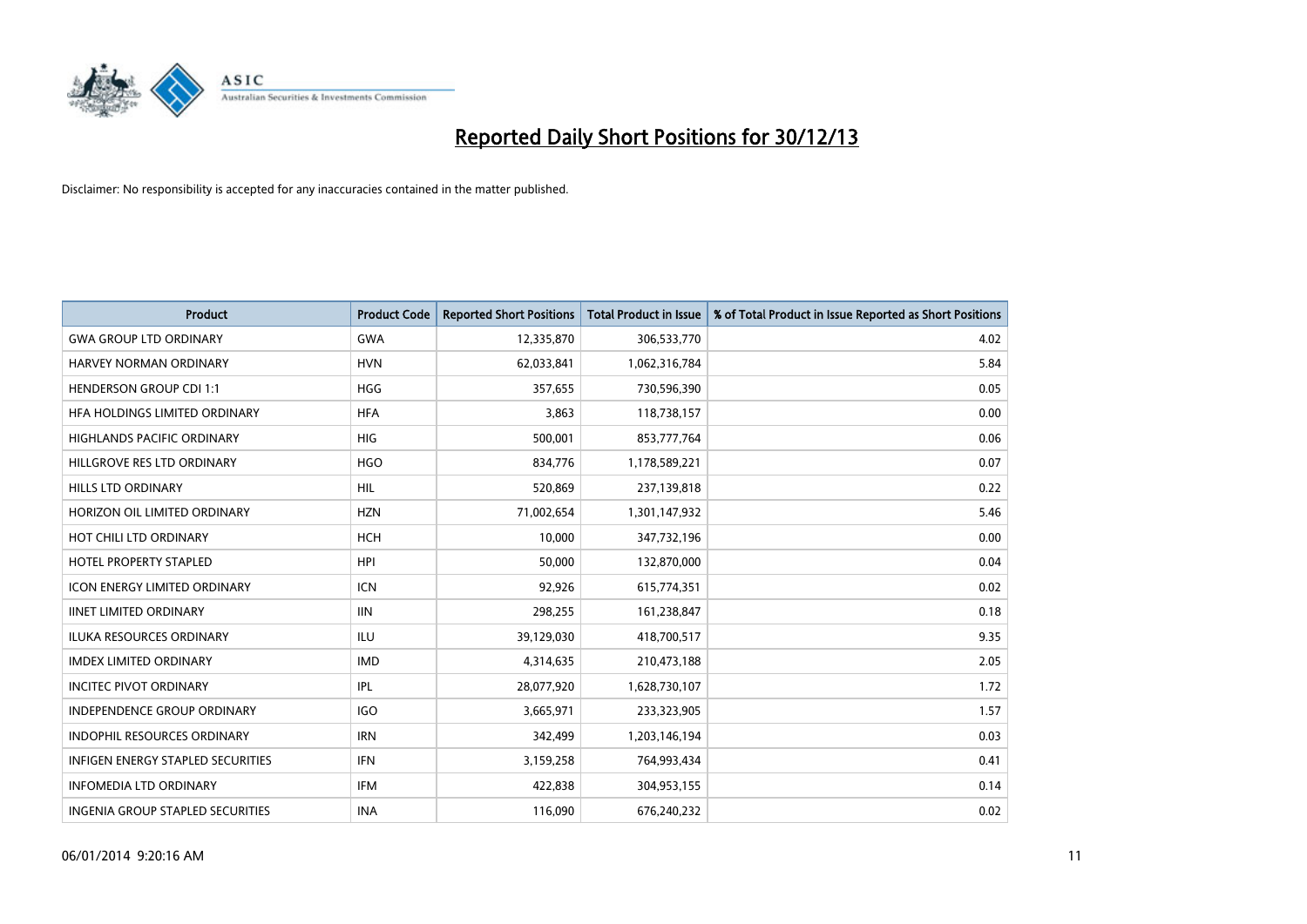

| <b>Product</b>                                  | <b>Product Code</b> | <b>Reported Short Positions</b> | Total Product in Issue | % of Total Product in Issue Reported as Short Positions |
|-------------------------------------------------|---------------------|---------------------------------|------------------------|---------------------------------------------------------|
| INSURANCE AUSTRALIA ORDINARY                    | IAG                 | 12,164,372                      | 2,298,412,449          | 0.53                                                    |
| <b>INTREPID MINES ORDINARY</b>                  | <b>IAU</b>          | 16,488,234                      | 556,426,332            | 2.96                                                    |
| <b>INVESTA OFFICE FUND STAPLED SECURITIES</b>   | <b>IOF</b>          | 619,222                         | 614,047,458            | 0.10                                                    |
| <b>INVOCARE LIMITED ORDINARY</b>                | <b>IVC</b>          | 5,892,994                       | 110,030,298            | 5.36                                                    |
| <b>IOOF HOLDINGS LTD ORDINARY</b>               | IFL                 | 1,452,658                       | 232,118,034            | 0.63                                                    |
| <b>IRESS LIMITED ORDINARY</b>                   | <b>IRE</b>          | 263,500                         | 158,585,126            | 0.17                                                    |
| <b>IRON ORE HOLDINGS ORDINARY</b>               | <b>IOH</b>          | 9.548                           | 161,174,005            | 0.01                                                    |
| <b>ISELECT LTD ORDINARY</b>                     | <b>ISU</b>          | 528,455                         | 260,889,894            | 0.20                                                    |
| <b>JAMES HARDIE INDUST CHESS DEPOSITARY INT</b> | <b>IHX</b>          | 5,257,788                       | 443,536,551            | 1.19                                                    |
| <b>JB HI-FI LIMITED ORDINARY</b>                | <b>IBH</b>          | 7,300,923                       | 100,261,681            | 7.28                                                    |
| KAGARA LTD ORDINARY                             | <b>KZL</b>          | 3,385,466                       | 798,953,117            | 0.42                                                    |
| KAROON GAS AUSTRALIA ORDINARY                   | <b>KAR</b>          | 3,541,183                       | 255,841,581            | 1.38                                                    |
| KATHMANDU HOLD LTD ORDINARY                     | <b>KMD</b>          | 293,786                         | 200,473,338            | 0.15                                                    |
| <b>KBL MINING LIMITED ORDINARY</b>              | <b>KBL</b>          | 1,820                           | 393,535,629            | 0.00                                                    |
| KINGSGATE CONSOLID. ORDINARY                    | <b>KCN</b>          | 8,149,769                       | 164,059,349            | 4.97                                                    |
| KINGSROSE MINING LTD ORDINARY                   | <b>KRM</b>          | 386,334                         | 335,753,851            | 0.12                                                    |
| LEIGHTON HOLDINGS ORDINARY                      | LEI                 | 22,281,633                      | 337,235,188            | 6.61                                                    |
| LEND LEASE GROUP UNIT/ORD STAPLED               | <b>LLC</b>          | 8,573,784                       | 576,712,337            | 1.49                                                    |
| LOGICAMMS LIMITED ORDINARY                      | <b>LCM</b>          | 38,000                          | 71,178,179             | 0.05                                                    |
| LONESTAR RESO LTD ORDINARY                      | LNR                 | 15,679                          | 697,187,211            | 0.00                                                    |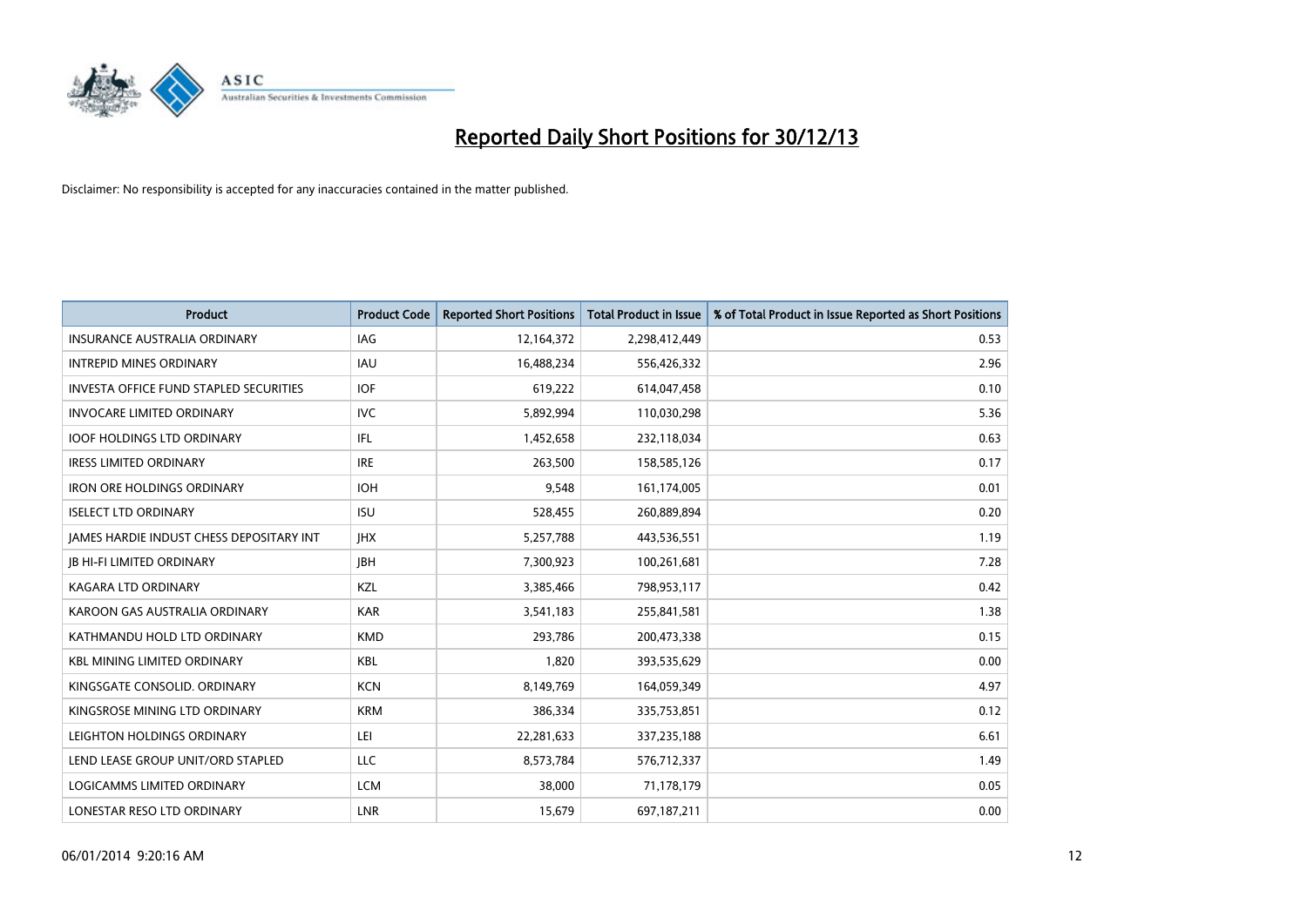

| <b>Product</b>                           | <b>Product Code</b> | <b>Reported Short Positions</b> | Total Product in Issue | % of Total Product in Issue Reported as Short Positions |
|------------------------------------------|---------------------|---------------------------------|------------------------|---------------------------------------------------------|
| LYCOPODIUM LIMITED ORDINARY              | <b>LYL</b>          | 3,001                           | 38,955,103             | 0.01                                                    |
| LYNAS CORPORATION ORDINARY               | <b>LYC</b>          | 175,640,835                     | 1,961,160,594          | 8.96                                                    |
| M2 TELECOMMUNICATION ORDINARY            | <b>MTU</b>          | 8,763,067                       | 179,384,685            | 4.89                                                    |
| <b>MACA LIMITED ORDINARY</b>             | <b>MLD</b>          | 77,937                          | 175,050,243            | 0.04                                                    |
| <b>MACMAHON HOLDINGS ORDINARY</b>        | <b>MAH</b>          | 75,756                          | 1,261,699,966          | 0.01                                                    |
| MACO ATLAS ROADS GRP ORDINARY STAPLED    | <b>MOA</b>          | 12,233,170                      | 487,230,540            | 2.51                                                    |
| MACQUARIE GROUP LTD DEFERRED SETTLEMENT  | <b>MQGDA</b>        | 1,315,252                       | 321,003,726            | 0.41                                                    |
| MACQUARIE GROUP LTD NON-CUM CAPITAL NOTE | <b>MQGPA</b>        | 37,229                          | 6,000,000              | 0.62                                                    |
| MAGELLAN FIN GRP LTD ORDINARY            | <b>MFG</b>          | 777,676                         | 155,830,849            | 0.50                                                    |
| <b>MATRIX C &amp; E LTD ORDINARY</b>     | <b>MCE</b>          | 2,728,865                       | 94,555,428             | 2.89                                                    |
| <b>MAVERICK DRILLING ORDINARY</b>        | <b>MAD</b>          | 6,783,865                       | 467,726,751            | 1.45                                                    |
| <b>MAXITRANS INDUSTRIES ORDINARY</b>     | <b>MXI</b>          | 422,441                         | 183,993,392            | 0.23                                                    |
| MAYNE PHARMA LTD ORDINARY                | <b>MYX</b>          | 1,738,948                       | 563,459,968            | 0.31                                                    |
| <b>MCALEESE LTD ORDINARY</b>             | <b>MCS</b>          | 2,444,259                       | 296,577,121            | 0.82                                                    |
| MCMILLAN SHAKESPEARE ORDINARY            | <b>MMS</b>          | 591,242                         | 74,523,965             | 0.79                                                    |
| MEDUSA MINING LTD ORDINARY               | <b>MML</b>          | 7,627,326                       | 207,794,301            | 3.67                                                    |
| MELBOURNE IT LIMITED ORDINARY            | <b>MLB</b>          | 13,232                          | 83,164,371             | 0.02                                                    |
| MEO AUSTRALIA LTD ORDINARY               | <b>MEO</b>          | 10.845                          | 627,264,587            | 0.00                                                    |
| MERIDIAN ENERGY INSTALMENT RECEIPTS      | <b>MEZCA</b>        | 32,097                          | 1,255,413,626          | 0.00                                                    |
| MERMAID MARINE ORDINARY                  | <b>MRM</b>          | 1,539,743                       | 232,652,241            | 0.66                                                    |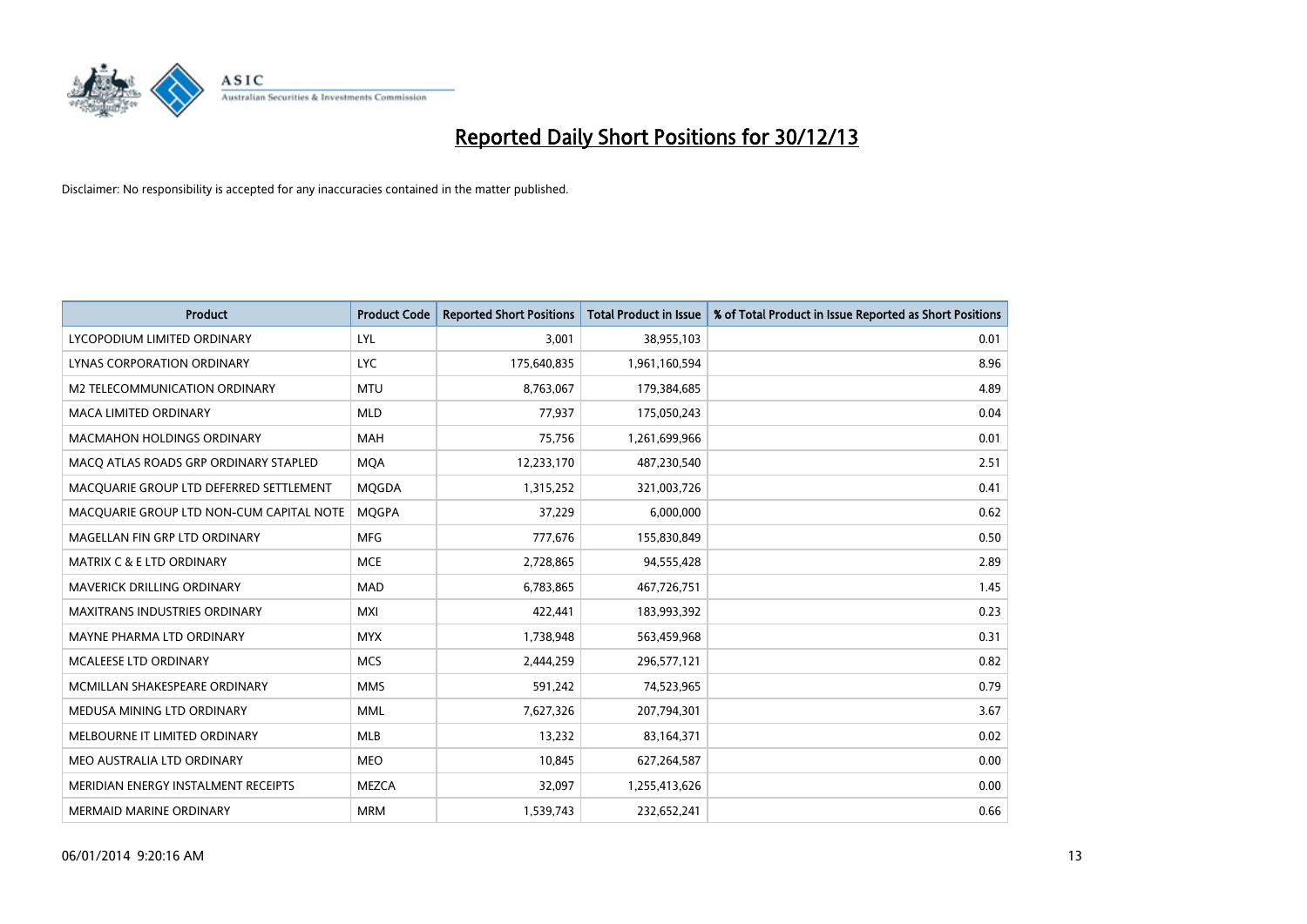

| <b>Product</b>                    | <b>Product Code</b> | <b>Reported Short Positions</b> | <b>Total Product in Issue</b> | % of Total Product in Issue Reported as Short Positions |
|-----------------------------------|---------------------|---------------------------------|-------------------------------|---------------------------------------------------------|
| MESOBLAST LIMITED ORDINARY        | <b>MSB</b>          | 19,233,246                      | 321,210,394                   | 5.99                                                    |
| METALS X LIMITED ORDINARY         | <b>MLX</b>          | 46,230                          | 1,655,386,110                 | 0.00                                                    |
| METCASH LIMITED ORDINARY          | <b>MTS</b>          | 104,574,481                     | 880,704,786                   | 11.87                                                   |
| METMINCO LIMITED ORDINARY         | <b>MNC</b>          | 570,400                         | 1,749,543,023                 | 0.03                                                    |
| MIGHTY RIVER POWER ORDINARY       | <b>MYT</b>          | 1,950,939                       | 1,400,012,517                 | 0.14                                                    |
| MINCOR RESOURCES NL ORDINARY      | <b>MCR</b>          | 2,241,674                       | 188,208,274                   | 1.19                                                    |
| MINEMAKERS LIMITED ORDINARY       | <b>MAK</b>          | 55,000                          | 247,504,006                   | 0.02                                                    |
| MINERAL DEPOSITS ORDINARY         | <b>MDL</b>          | 613,779                         | 96,038,786                    | 0.64                                                    |
| MINERAL RESOURCES, ORDINARY       | <b>MIN</b>          | 3,966,355                       | 186,112,198                   | 2.13                                                    |
| MINT WIRELESS ORDINARY            | <b>MNW</b>          | 446,528                         | 403,872,395                   | 0.11                                                    |
| MIRABELA NICKEL LTD ORDINARY      | <b>MBN</b>          | 23,099,744                      | 876,801,147                   | 2.63                                                    |
| MIRVAC GROUP STAPLED SECURITIES   | <b>MGR</b>          | 3,605,473                       | 3,664,938,678                 | 0.10                                                    |
| MOLOPO ENERGY LTD ORDINARY        | <b>MPO</b>          | 59,434                          | 246,724,091                   | 0.02                                                    |
| MONADELPHOUS GROUP ORDINARY       | <b>MND</b>          | 12,974,960                      | 92,308,047                    | 14.06                                                   |
| MORTGAGE CHOICE LTD ORDINARY      | <b>MOC</b>          | 106,143                         | 123,780,387                   | 0.09                                                    |
| <b>MOUNT GIBSON IRON ORDINARY</b> | MGX                 | 7,453,272                       | 1,090,584,232                 | 0.68                                                    |
| MULTIPLEX SITES SITES             | <b>MXUPA</b>        | 1,474                           | 4,500,000                     | 0.03                                                    |
| MURCHISON METALS LTD ORDINARY     | <b>MMX</b>          | 216,291                         | 450,497,346                   | 0.05                                                    |
| MYER HOLDINGS LTD ORDINARY        | <b>MYR</b>          | 66,288,117                      | 585,684,551                   | 11.32                                                   |
| NANOSONICS LIMITED ORDINARY       | <b>NAN</b>          | 132,767                         | 263,125,129                   | 0.05                                                    |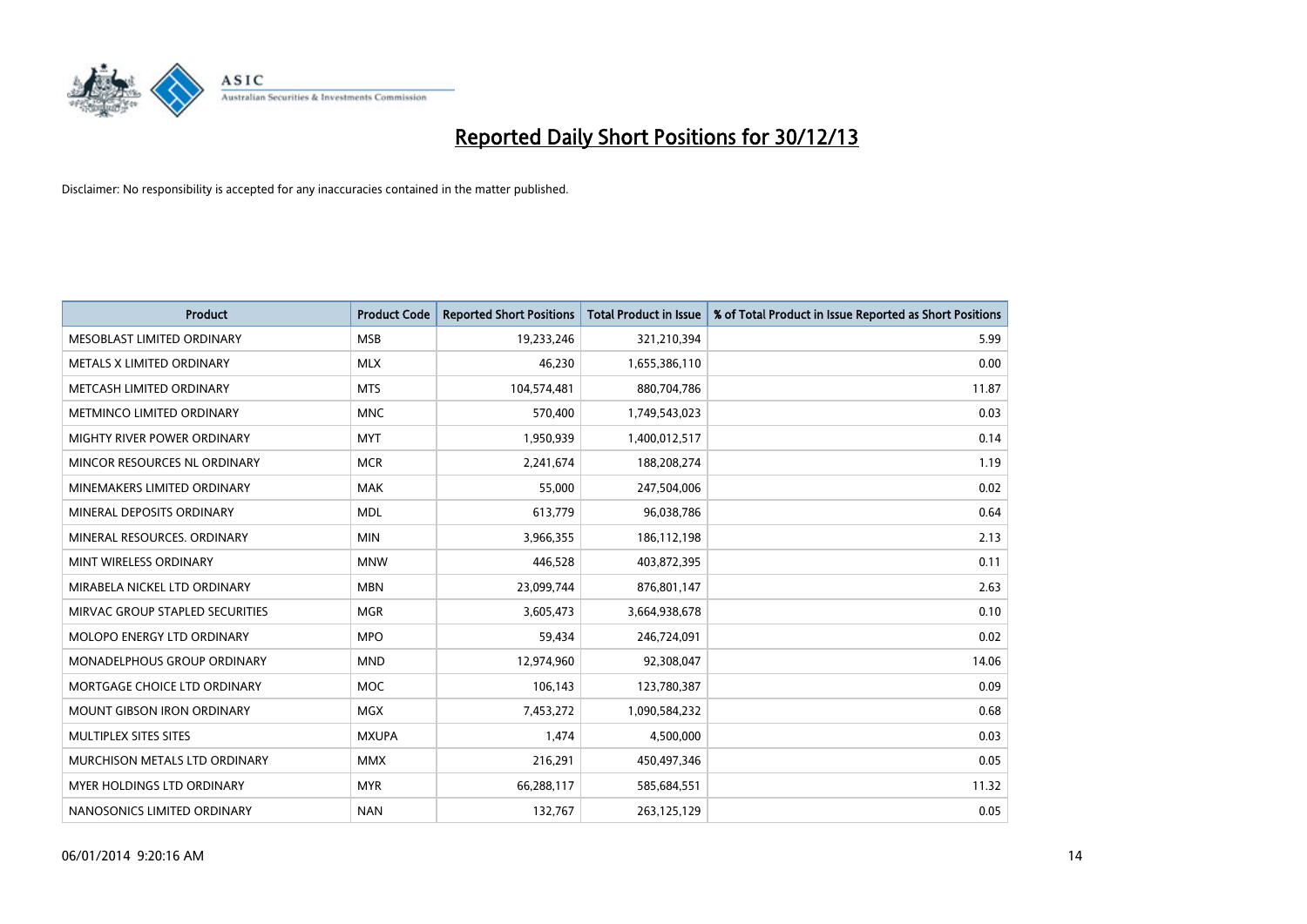

| <b>Product</b>                | <b>Product Code</b> | <b>Reported Short Positions</b> | Total Product in Issue | % of Total Product in Issue Reported as Short Positions |
|-------------------------------|---------------------|---------------------------------|------------------------|---------------------------------------------------------|
| NATIONAL AUST. BANK ORDINARY  | <b>NAB</b>          | 7,459,679                       | 2,351,436,055          | 0.32                                                    |
| NATIONAL STORAGE STAPLED      | <b>NSR</b>          | 600,000                         | 244,897,097            | 0.25                                                    |
| NAVITAS LIMITED ORDINARY      | <b>NVT</b>          | 3,285,150                       | 375,416,910            | 0.88                                                    |
| NEON ENERGY LIMITED ORDINARY  | <b>NEN</b>          | 823,983                         | 553,037,848            | 0.15                                                    |
| NEUREN PHARMACEUT, ORDINARY   | <b>NEU</b>          | 10,403                          | 1,493,120,164          | 0.00                                                    |
| NEW HOPE CORPORATION ORDINARY | <b>NHC</b>          | 458,634                         | 830,767,542            | 0.06                                                    |
| NEWCREST MINING ORDINARY      | <b>NCM</b>          | 12,137,043                      | 766,510,971            | 1.58                                                    |
| NEWS CORP A NON-VOTING CDI    | <b>NWSLV</b>        | 1,574,185                       | 4,018,120              | 39.18                                                   |
| NEWS CORP B VOTING CDI        | <b>NWS</b>          | 3,159,133                       | 21,223,350             | 14.89                                                   |
| NEWSAT LIMITED ORDINARY       | <b>NWT</b>          | 394,517                         | 591,460,931            | 0.07                                                    |
| NEXTDC LIMITED ORDINARY       | <b>NXT</b>          | 8,153,250                       | 192,904,486            | 4.23                                                    |
| NEXUS ENERGY LIMITED ORDINARY | <b>NXS</b>          | 2,028,775                       | 1,330,219,459          | 0.15                                                    |
| NIB HOLDINGS LIMITED ORDINARY | <b>NHF</b>          | 3,950,022                       | 439,004,182            | 0.90                                                    |
| NICK SCALI LIMITED ORDINARY   | <b>NCK</b>          | 1,537                           | 81,000,000             | 0.00                                                    |
| NIDO PETROLEUM ORDINARY       | <b>NDO</b>          | 542,402                         | 2,046,650,968          | 0.03                                                    |
| NINE ENTERTAINMENT ORDINARY   | <b>NEC</b>          | 3,133,472                       | 940,295,023            | 0.33                                                    |
| NOBLE MINERAL RES ORDINARY    | <b>NMG</b>          | 2,365,726                       | 666,397,952            | 0.36                                                    |
| NORTHERN IRON LTD ORDINARY    | <b>NFE</b>          | 108,190                         | 484,405,314            | 0.02                                                    |
| NORTHERN STAR ORDINARY        | <b>NST</b>          | 4,382,017                       | 428,369,762            | 1.02                                                    |
| NOVOGEN LIMITED ORDINARY      | <b>NRT</b>          | 74,125                          | 161,498,858            | 0.05                                                    |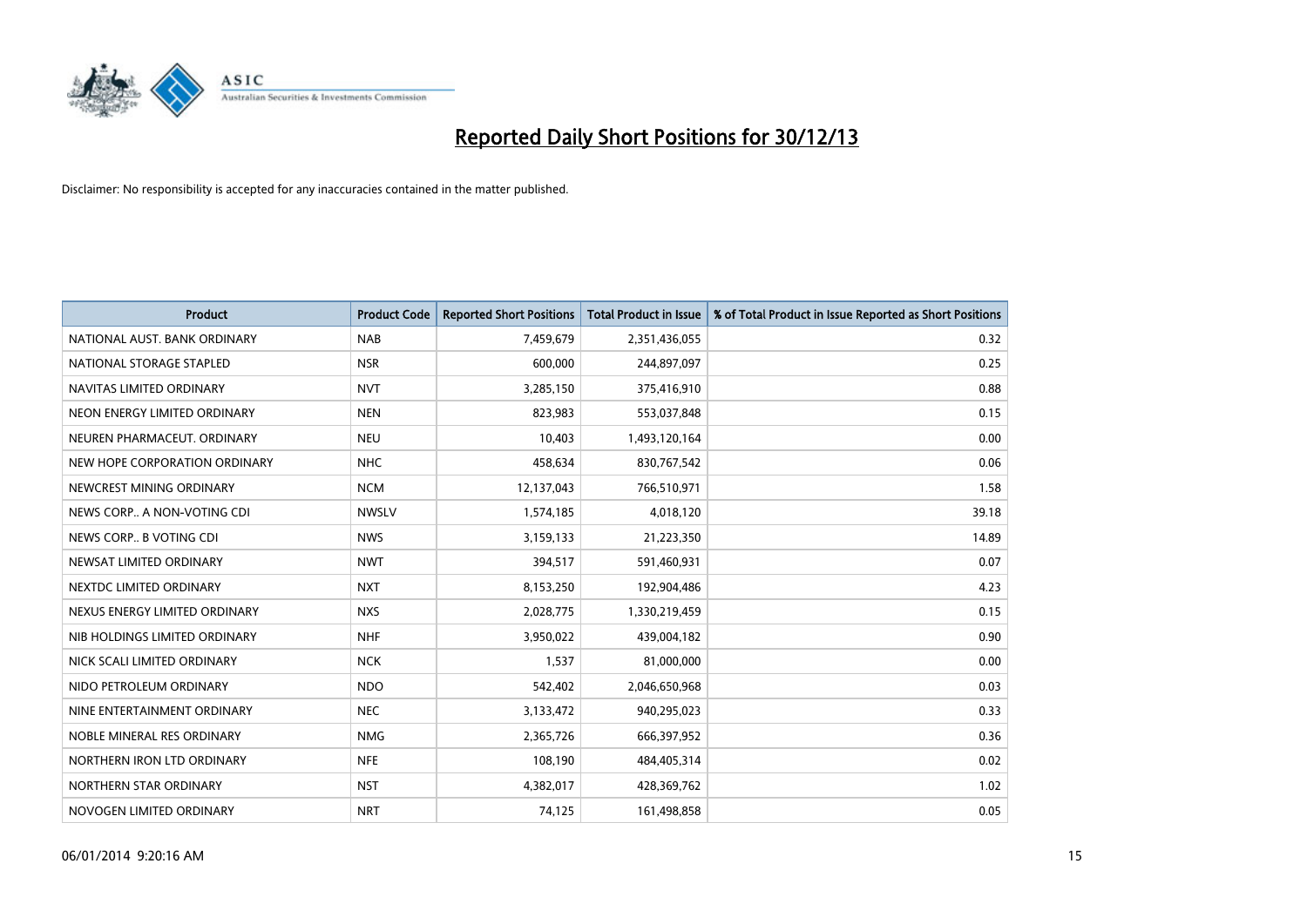

| <b>Product</b>                        | <b>Product Code</b> | <b>Reported Short Positions</b> | <b>Total Product in Issue</b> | % of Total Product in Issue Reported as Short Positions |
|---------------------------------------|---------------------|---------------------------------|-------------------------------|---------------------------------------------------------|
| NRW HOLDINGS LIMITED ORDINARY         | <b>NWH</b>          | 16,871,384                      | 278,888,011                   | 6.05                                                    |
| NUCOAL RESOURCES LTD ORDINARY         | <b>NCR</b>          | 90,001                          | 768,612,354                   | 0.01                                                    |
| NUFARM LIMITED ORDINARY               | <b>NUF</b>          | 15,521,247                      | 263,643,448                   | 5.89                                                    |
| OAKTON LIMITED ORDINARY               | <b>OKN</b>          | 588,042                         | 89,968,985                    | 0.65                                                    |
| OCEANAGOLD CORP. CHESS DEPOSITARY INT | <b>OGC</b>          | 826,767                         | 300,350,129                   | 0.28                                                    |
| OIL SEARCH LTD ORDINARY               | OSH                 | 6,173,895                       | 1,343,361,150                 | 0.46                                                    |
| OM HOLDINGS LIMITED ORDINARY          | <b>OMH</b>          | 2,554,194                       | 733,423,337                   | 0.35                                                    |
| ORICA LIMITED ORDINARY                | <b>ORI</b>          | 8,594,441                       | 370,255,009                   | 2.32                                                    |
| ORIGIN ENERGY ORDINARY                | <b>ORG</b>          | 7,857,349                       | 1,101,228,973                 | 0.71                                                    |
| OROCOBRE LIMITED ORDINARY             | ORE                 | 881,972                         | 132,041,911                   | 0.67                                                    |
| ORORA LIMITED ORDINARY                | <b>ORA</b>          | 1,957,374                       | 1,206,684,923                 | 0.16                                                    |
| OROTONGROUP LIMITED ORDINARY          | <b>ORL</b>          | 74,241                          | 40,880,902                    | 0.18                                                    |
| OZ MINERALS ORDINARY                  | OZL                 | 21,575,491                      | 303,470,022                   | 7.11                                                    |
| OZFOREX GROUP LTD ORDINARY            | <b>OFX</b>          | 2,221,621                       | 240,000,000                   | 0.93                                                    |
| PACIFIC BRANDS ORDINARY               | <b>PBG</b>          | 7,152,491                       | 912,915,695                   | 0.78                                                    |
| PACT GROUP HLDGS LTD ORDINARY         | <b>PGH</b>          | 1,350,000                       | 294,097,961                   | 0.46                                                    |
| PALADIN ENERGY LTD ORDINARY           | <b>PDN</b>          | 92,459,785                      | 964,204,004                   | 9.59                                                    |
| PANAUST LIMITED ORDINARY              | <b>PNA</b>          | 4,840,509                       | 619,765,589                   | 0.78                                                    |
| PANORAMIC RESOURCES ORDINARY          | PAN                 | 253,274                         | 319,285,132                   | 0.08                                                    |
| PANTERRA GOLD LTD ORDINARY            | PGI                 |                                 | 769,414,346                   | 0.00                                                    |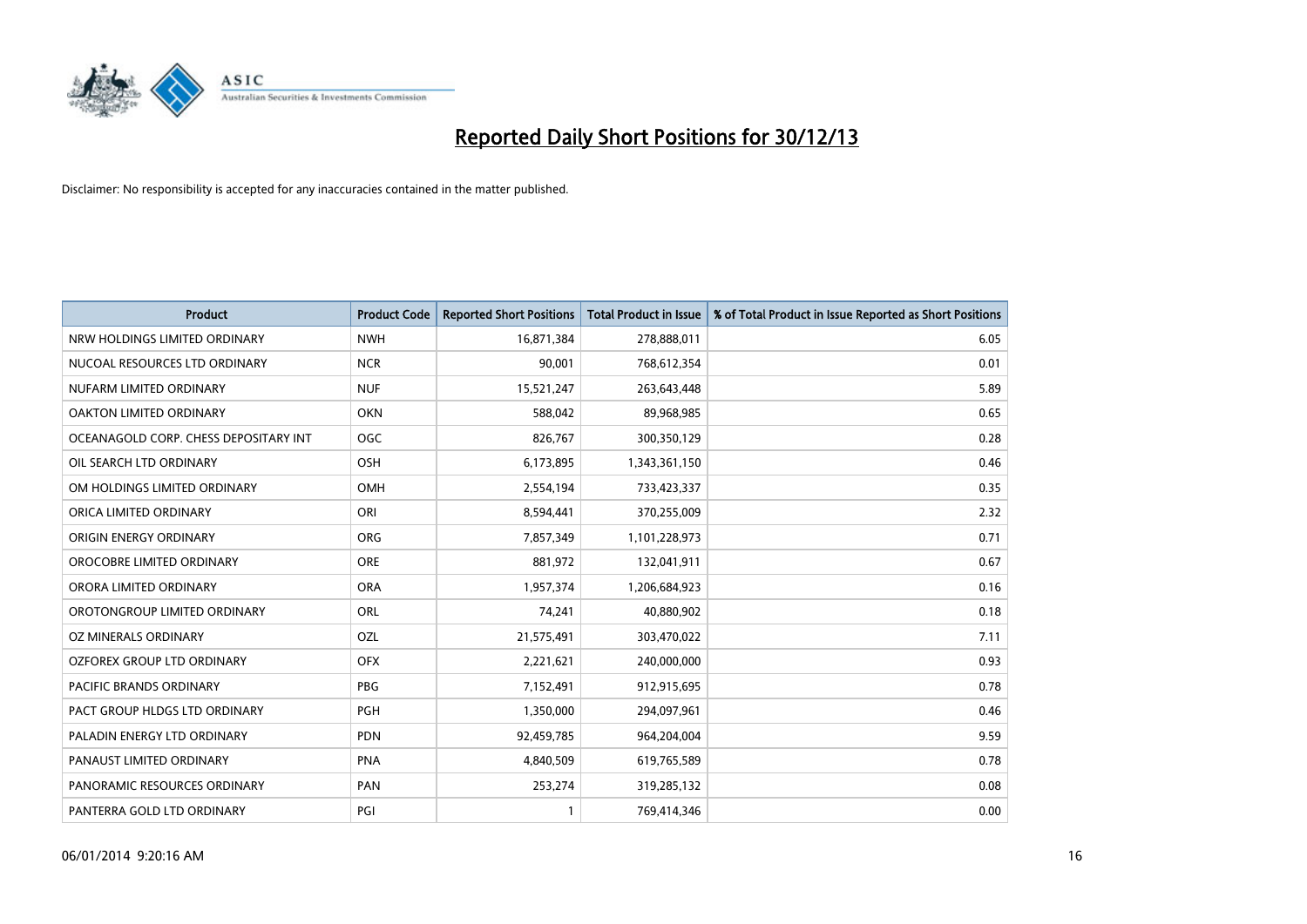

| <b>Product</b>                   | <b>Product Code</b> | <b>Reported Short Positions</b> | <b>Total Product in Issue</b> | % of Total Product in Issue Reported as Short Positions |
|----------------------------------|---------------------|---------------------------------|-------------------------------|---------------------------------------------------------|
| PAPERLINX LIMITED ORDINARY       | <b>PPX</b>          | 89,918                          | 609,280,761                   | 0.01                                                    |
| <b>PAPILLON RES LTD ORDINARY</b> | <b>PIR</b>          | 8,048,515                       | 339,444,210                   | 2.37                                                    |
| PATTIES FOODS LTD ORDINARY       | PFL                 | 42,530                          | 139,144,338                   | 0.03                                                    |
| PEET LIMITED ORDINARY            | <b>PPC</b>          | 512,497                         | 433,389,348                   | 0.12                                                    |
| PENINSULA ENERGY LTD ORDINARY    | <b>PEN</b>          | $\mathbf{1}$                    | 3,252,030,235                 | 0.00                                                    |
| PERPETUAL LIMITED ORDINARY       | PPT                 | 2,265,091                       | 46,529,270                    | 4.87                                                    |
| PERSEUS MINING LTD ORDINARY      | <b>PRU</b>          | 7,197,032                       | 457,962,088                   | 1.57                                                    |
| PHARMAXIS LTD ORDINARY           | <b>PXS</b>          | 1,350,544                       | 309,046,349                   | 0.44                                                    |
| PHOSPHAGENICS LTD. ORDINARY      | <b>POH</b>          | 50,000                          | 1,020,465,957                 | 0.00                                                    |
| PLATINUM ASSET ORDINARY          | <b>PTM</b>          | 271,896                         | 578,685,695                   | 0.05                                                    |
| PLATINUM AUSTRALIA ORDINARY      | PLA                 | 836,027                         | 504,968,043                   | 0.17                                                    |
| PMP LIMITED ORDINARY             | <b>PMP</b>          | 1,595,073                       | 323,781,124                   | 0.49                                                    |
| PRANA BIOTECHNOLOGY ORDINARY     | PBT                 | 446,460                         | 416,481,096                   | 0.11                                                    |
| PREMIER INVESTMENTS ORDINARY     | <b>PMV</b>          | 664,810                         | 155,314,874                   | 0.43                                                    |
| PRIMA BIOMED LTD ORDINARY        | <b>PRR</b>          | 834,239                         | 1,228,709,341                 | 0.07                                                    |
| PRIMARY HEALTH CARE ORDINARY     | <b>PRY</b>          | 18,997,936                      | 504,956,647                   | 3.76                                                    |
| PRIME MEDIA GRP LTD ORDINARY     | <b>PRT</b>          | 1,399,644                       | 366,330,303                   | 0.38                                                    |
| PROGRAMMED ORDINARY              | <b>PRG</b>          | 227,277                         | 118,229,190                   | 0.19                                                    |
| <b>QANTAS AIRWAYS ORDINARY</b>   | QAN                 | 56,516,996                      | 2,196,330,250                 | 2.57                                                    |
| OBE INSURANCE GROUP ORDINARY     | OBE                 | 9,892,648                       | 1,248,704,599                 | 0.79                                                    |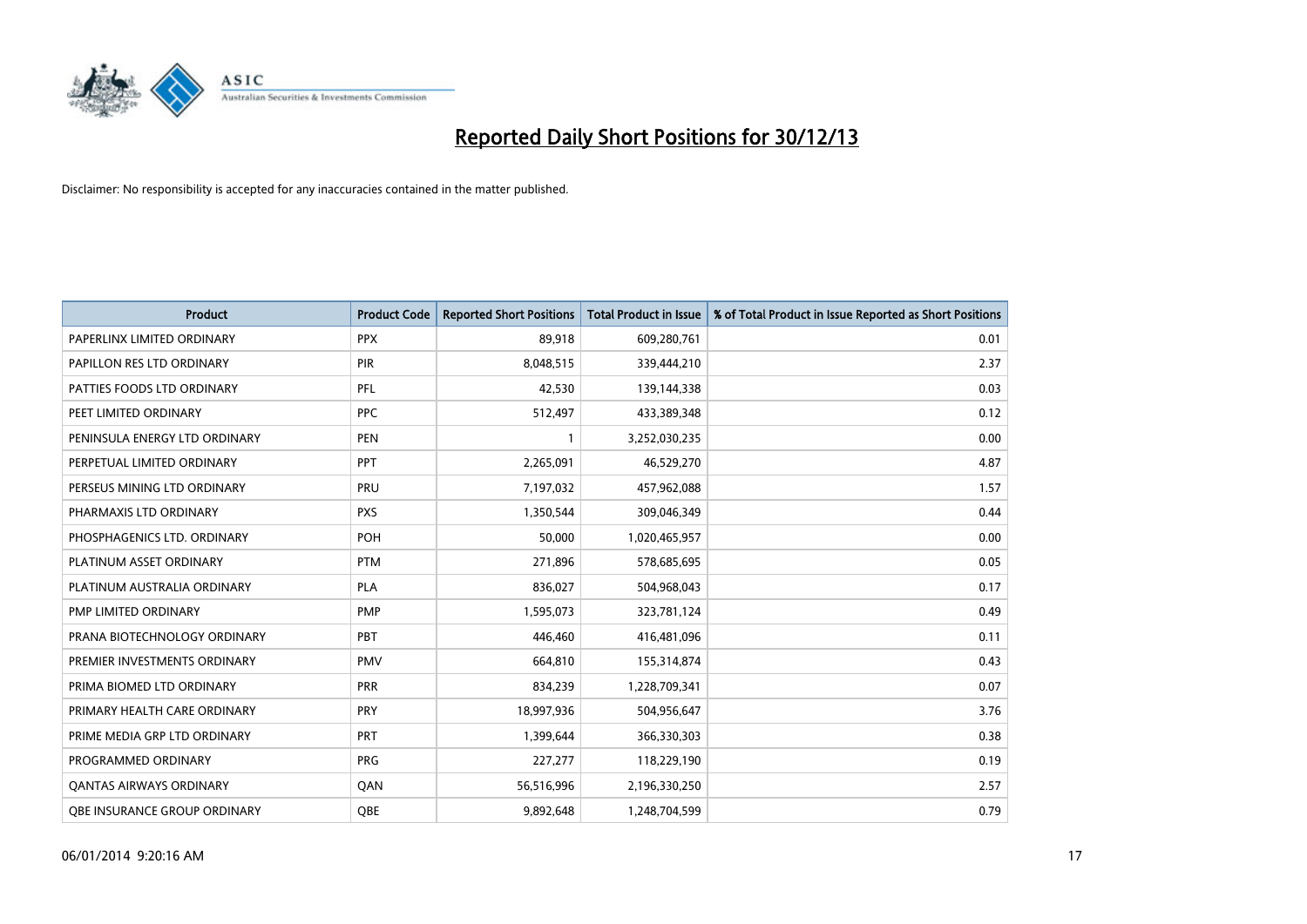

| <b>Product</b>                    | <b>Product Code</b> | <b>Reported Short Positions</b> | Total Product in Issue | % of Total Product in Issue Reported as Short Positions |
|-----------------------------------|---------------------|---------------------------------|------------------------|---------------------------------------------------------|
| <b>QUBE HOLDINGS LTD ORDINARY</b> | <b>QUB</b>          | 11,351,867                      | 931,433,499            | 1.22                                                    |
| RAMELIUS RESOURCES ORDINARY       | <b>RMS</b>          | 373,005                         | 365,380,380            | 0.10                                                    |
| RAMSAY HEALTH CARE ORDINARY       | <b>RHC</b>          | 2,509,165                       | 202,081,252            | 1.24                                                    |
| <b>RCR TOMLINSON ORDINARY</b>     | <b>RCR</b>          | 1,444,143                       | 136,696,590            | 1.06                                                    |
| <b>REA GROUP ORDINARY</b>         | <b>REA</b>          | 870,751                         | 131,714,699            | 0.66                                                    |
| RECALL HOLDINGS LTD ORDINARY      | <b>REC</b>          | 628,976                         | 312,000,000            | 0.20                                                    |
| RECKON LIMITED ORDINARY           | <b>RKN</b>          | 174,011                         | 126,913,066            | 0.14                                                    |
| RED 5 LIMITED ORDINARY            | <b>RED</b>          | 162,100                         | 759,451,008            | 0.02                                                    |
| <b>RED FORK ENERGY ORDINARY</b>   | <b>RFE</b>          | 3,566,250                       | 501,051,719            | 0.71                                                    |
| REDBANK ENERGY LTD ORDINARY       | <b>AEI</b>          | 13                              | 786,287                | 0.00                                                    |
| REECE AUSTRALIA LTD. ORDINARY     | <b>REH</b>          | 436                             | 99,600,000             | 0.00                                                    |
| REED RESOURCES LTD ORDINARY       | <b>RDR</b>          | 250,000                         | 523,453,895            | 0.05                                                    |
| REGIS RESOURCES ORDINARY          | <b>RRL</b>          | 11,340,018                      | 497,987,384            | 2.28                                                    |
| RESMED INC CDI 10:1               | <b>RMD</b>          | 24,145,607                      | 1,420,542,770          | 1.70                                                    |
| RESOLUTE MINING ORDINARY          | <b>RSG</b>          | 9,814,917                       | 640,994,224            | 1.53                                                    |
| RESOURCE EQUIP LTD ORDINARY       | <b>RQL</b>          | 49,705                          | 249,065,471            | 0.02                                                    |
| RESOURCE GENERATION ORDINARY      | <b>RES</b>          | 224,300                         | 581,380,338            | 0.04                                                    |
| <b>RETAIL FOOD GROUP ORDINARY</b> | <b>RFG</b>          | 3,416,306                       | 144,049,390            | 2.37                                                    |
| REX MINERALS LIMITED ORDINARY     | <b>RXM</b>          | 1,800,519                       | 188,907,284            | 0.95                                                    |
| <b>RHG LIMITED ORDINARY</b>       | <b>RHG</b>          | 1,085                           | 308,483,177            | 0.00                                                    |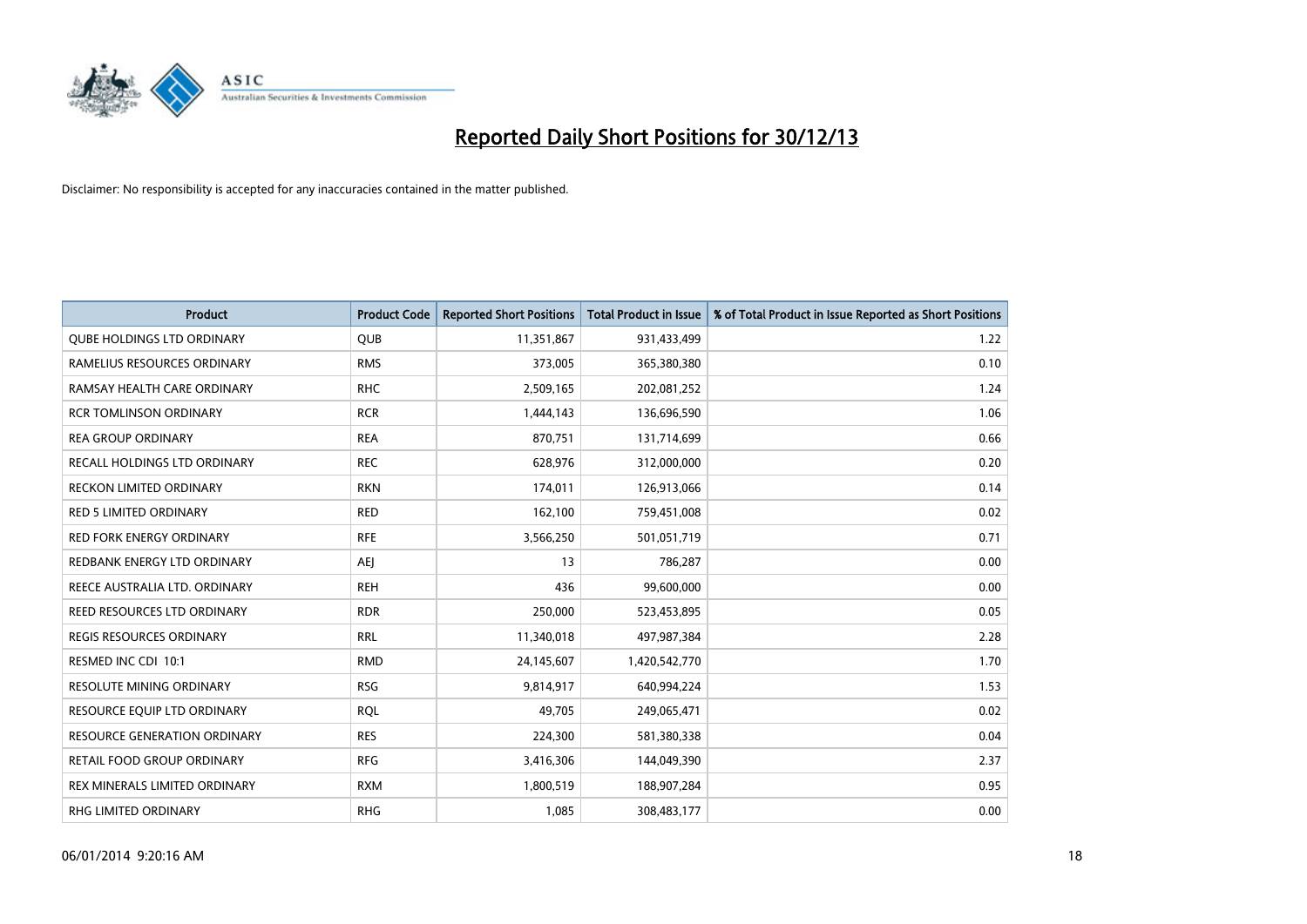

| <b>Product</b>                        | <b>Product Code</b> | <b>Reported Short Positions</b> | <b>Total Product in Issue</b> | % of Total Product in Issue Reported as Short Positions |
|---------------------------------------|---------------------|---------------------------------|-------------------------------|---------------------------------------------------------|
| <b>RIDLEY CORPORATION ORDINARY</b>    | <b>RIC</b>          | 100,444                         | 307,817,071                   | 0.03                                                    |
| RIO TINTO LIMITED ORDINARY            | <b>RIO</b>          | 3,380,303                       | 435,758,720                   | 0.78                                                    |
| <b>ROBUST RESOURCES ORDINARY</b>      | <b>ROL</b>          | 4,000                           | 102,830,646                   | 0.00                                                    |
| ROC OIL COMPANY ORDINARY              | <b>ROC</b>          | 1,165,841                       | 686,461,740                   | 0.17                                                    |
| <b>RURALCO HOLDINGS ORDINARY</b>      | <b>RHL</b>          | 1,408                           | 62,711,592                    | 0.00                                                    |
| SAI GLOBAL LIMITED ORDINARY           | SAI                 | 7,034,033                       | 210,750,820                   | 3.34                                                    |
| SALMAT LIMITED ORDINARY               | <b>SLM</b>          | 998                             | 159,812,799                   | 0.00                                                    |
| SAMSON OIL & GAS LTD ORDINARY         | <b>SSN</b>          | 1,478,000                       | 2,547,627,193                 | 0.06                                                    |
| SANDFIRE RESOURCES ORDINARY           | <b>SFR</b>          | 1,413,385                       | 155,640,968                   | 0.91                                                    |
| SANTOS LTD ORDINARY                   | <b>STO</b>          | 5,462,326                       | 970,217,921                   | 0.56                                                    |
| SARACEN MINERAL ORDINARY              | SAR                 | 1,347,253                       | 595,263,186                   | 0.23                                                    |
| SCA PROPERTY GROUP STAPLED SECURITIES | <b>SCP</b>          | 34,948,652                      | 648,628,320                   | 5.39                                                    |
| SEDGMAN LIMITED ORDINARY              | <b>SDM</b>          | 126,669                         | 223,224,636                   | 0.06                                                    |
| SEEK LIMITED ORDINARY                 | <b>SEK</b>          | 12,845,962                      | 339,132,780                   | 3.79                                                    |
| SELECT HARVESTS ORDINARY              | <b>SHV</b>          | 24,080                          | 57,815,720                    | 0.04                                                    |
| SENEX ENERGY LIMITED ORDINARY         | SXY                 | 8,886,935                       | 1,144,008,917                 | 0.78                                                    |
| SERVCORP LIMITED ORDINARY             | SRV                 | 935                             | 98,432,275                    | 0.00                                                    |
| SERVICE STREAM ORDINARY               | <b>SSM</b>          | 100                             | 284,443,570                   | 0.00                                                    |
| SEVEN GROUP HOLDINGS ORDINARY         | <b>SVW</b>          | 4,282,158                       | 308,160,281                   | 1.39                                                    |
| SEVEN WEST MEDIA LTD ORDINARY         | <b>SWM</b>          | 7,160,349                       | 999,160,872                   | 0.72                                                    |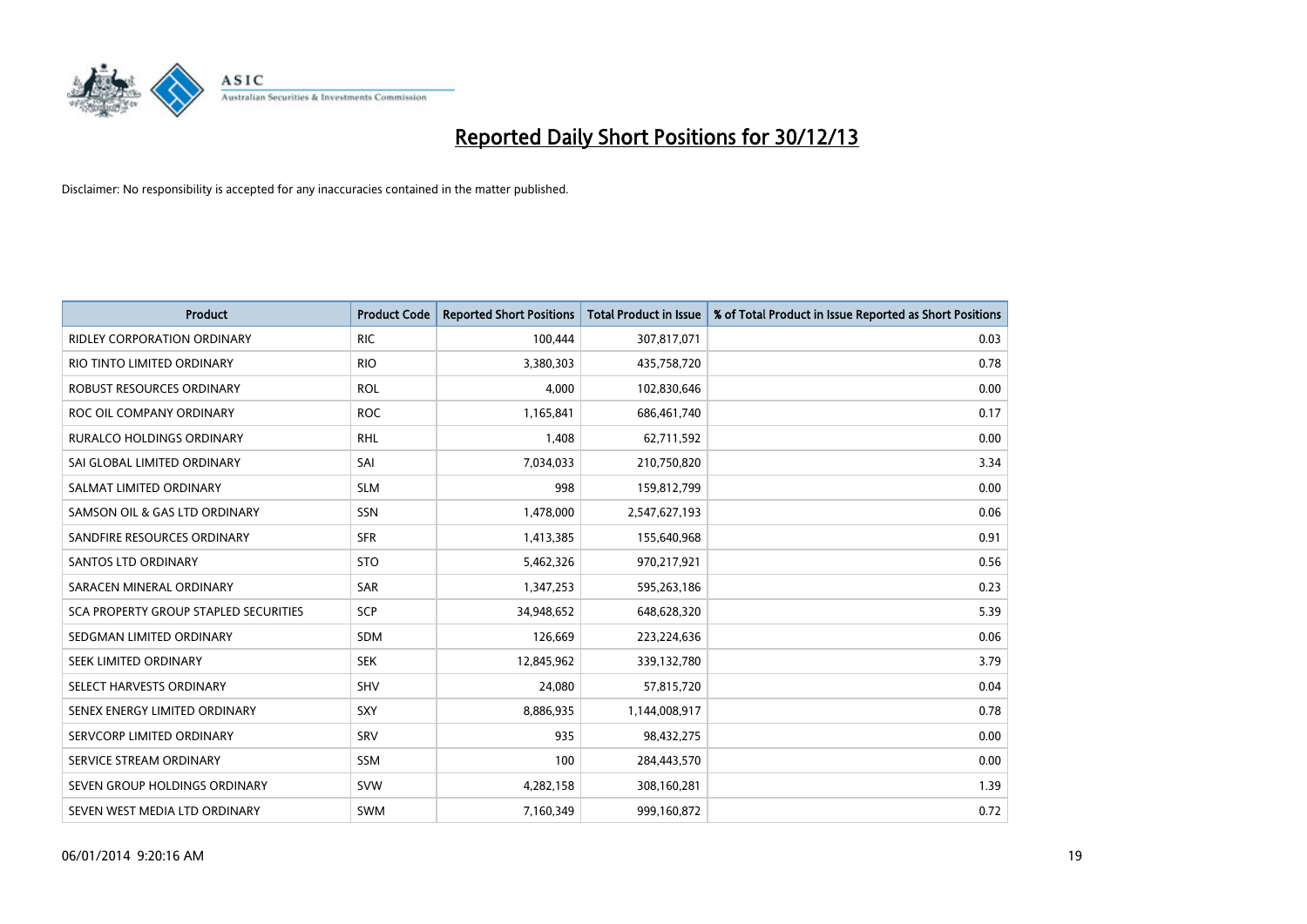

| Product                                  | <b>Product Code</b> | <b>Reported Short Positions</b> | <b>Total Product in Issue</b> | % of Total Product in Issue Reported as Short Positions |
|------------------------------------------|---------------------|---------------------------------|-------------------------------|---------------------------------------------------------|
| SIGMA PHARMACEUTICAL ORDINARY            | <b>SIP</b>          | 5,640,081                       | 1,125,275,419                 | 0.50                                                    |
| SILEX SYSTEMS ORDINARY                   | <b>SLX</b>          | 2,592,244                       | 170,297,752                   | 1.52                                                    |
| SILVER CHEF LIMITED ORDINARY             | SIV                 | 1,484                           | 29,333,629                    | 0.01                                                    |
| SILVER LAKE RESOURCE ORDINARY            | <b>SLR</b>          | 16,503,470                      | 437,594,758                   | 3.77                                                    |
| SIMS METAL MGMT LTD ORDINARY             | SGM                 | 9,551,786                       | 204,434,248                   | 4.67                                                    |
| SINGAPORE TELECOMM. CHESS DEPOSITARY INT | SGT                 | 3,587,021                       | 157,696,918                   | 2.27                                                    |
| SINO GAS ENERGY ORDINARY                 | <b>SEH</b>          | 317,897                         | 1,453,304,154                 | 0.02                                                    |
| SIRIUS RESOURCES NL ORDINARY             | <b>SIR</b>          | 9,890,644                       | 261,930,167                   | 3.78                                                    |
| SIRTEX MEDICAL ORDINARY                  | <b>SRX</b>          | 433,252                         | 56,108,439                    | 0.77                                                    |
| SKILLED GROUP LTD ORDINARY               | <b>SKE</b>          | 3,954,277                       | 233,871,364                   | 1.69                                                    |
| SKY NETWORK ORDINARY                     | <b>SKT</b>          | 109,694                         | 389,139,785                   | 0.03                                                    |
| SKYCITY ENT GRP LTD ORDINARY             | <b>SKC</b>          | 367,455                         | 580,016,676                   | 0.06                                                    |
| <b>SLATER &amp; GORDON ORDINARY</b>      | <b>SGH</b>          | 897,696                         | 202,481,656                   | 0.44                                                    |
| SMS MANAGEMENT, ORDINARY                 | <b>SMX</b>          | 2,970,842                       | 70,099,763                    | 4.24                                                    |
| SONIC HEALTHCARE ORDINARY                | <b>SHL</b>          | 4,798,213                       | 400,733,556                   | 1.20                                                    |
| SOUL PATTINSON (W.H) ORDINARY            | SOL                 | 82,684                          | 239,395,320                   | 0.03                                                    |
| SOUTH BOULDER MINES ORDINARY             | <b>STB</b>          | $\mathbf{1}$                    | 128,177,826                   | 0.00                                                    |
| SP AUSNET STAPLED SECURITIES             | <b>SPN</b>          | 52,948,010                      | 3,386,607,080                 | 1.56                                                    |
| SPARK INFRASTRUCTURE STAPLED NOTE & UNIT | SKI                 | 43,965,175                      | 1,326,734,264                 | 3.31                                                    |
| SPDR 200 FUND ETF UNITS                  | <b>STW</b>          | 13,201                          | 44,878,688                    | 0.03                                                    |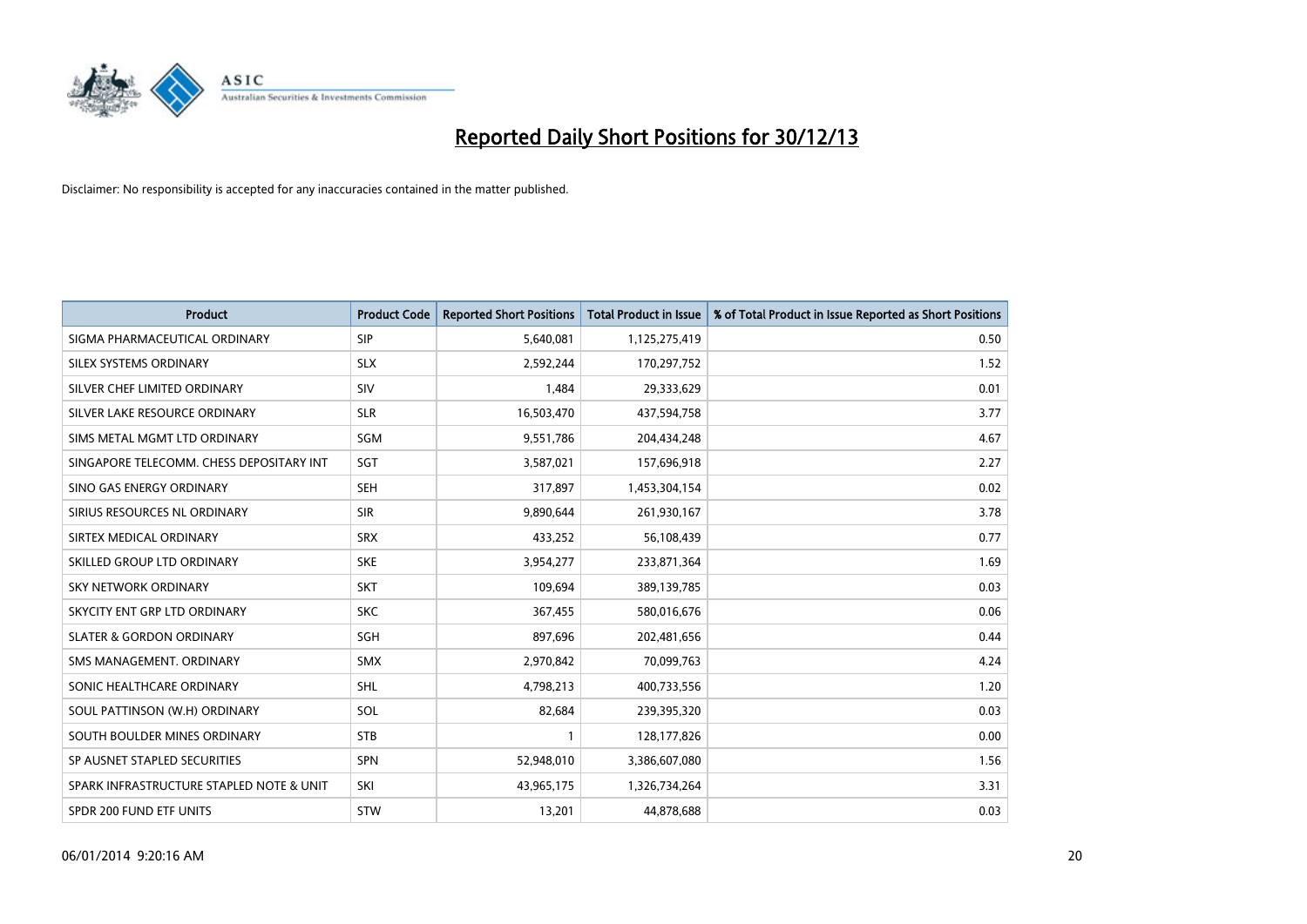

| Product                          | <b>Product Code</b> | <b>Reported Short Positions</b> | <b>Total Product in Issue</b> | % of Total Product in Issue Reported as Short Positions |
|----------------------------------|---------------------|---------------------------------|-------------------------------|---------------------------------------------------------|
| SPECIALTY FASHION ORDINARY       | <b>SFH</b>          | 49,891                          | 192,236,121                   | 0.03                                                    |
| ST BARBARA LIMITED ORDINARY      | <b>SBM</b>          | 19,610,770                      | 488,074,077                   | 4.02                                                    |
| STARPHARMA HOLDINGS ORDINARY     | SPL                 | 13,148,722                      | 284,574,948                   | 4.62                                                    |
| STEADFAST GROUP LTD ORDINARY     | <b>SDF</b>          | 1,122,279                       | 500,971,408                   | 0.22                                                    |
| STHN CROSS MEDIA ORDINARY        | <b>SXL</b>          | 2,570,288                       | 705,099,800                   | 0.36                                                    |
| STOCKLAND UNITS/ORD STAPLED      | <b>SGP</b>          | 8,400,100                       | 2,305,750,747                 | 0.36                                                    |
| STRAITS RES LTD. ORDINARY        | SRO                 | 31,522                          | 1,217,730,293                 | 0.00                                                    |
| STRIKE ENERGY LTD ORDINARY       | <b>STX</b>          | 5,000                           | 706,519,664                   | 0.00                                                    |
| STW COMMUNICATIONS ORDINARY      | SGN                 | 582,731                         | 403,828,512                   | 0.14                                                    |
| SUNCORP GROUP LTD ORDINARY       | <b>SUN</b>          | 4,332,724                       | 1,286,600,980                 | 0.34                                                    |
| SUNDANCE ENERGY ORDINARY         | <b>SEA</b>          | 554,232                         | 463,173,668                   | 0.12                                                    |
| SUNDANCE RESOURCES ORDINARY      | <b>SDL</b>          | 25,850,557                      | 3,073,110,985                 | 0.84                                                    |
| SUNLAND GROUP LTD ORDINARY       | <b>SDG</b>          | 60,813                          | 181,710,087                   | 0.03                                                    |
| SUPER RET REP LTD ORDINARY       | SUL                 | 991,419                         | 196,731,620                   | 0.50                                                    |
| SYD AIRPORT STAPLED US PROHIBIT. | <b>SYD</b>          | 26,596,154                      | 2,194,322,759                 | 1.21                                                    |
| SYRAH RESOURCES ORDINARY         | <b>SYR</b>          | 2,322,025                       | 162,335,614                   | 1.43                                                    |
| TABCORP HOLDINGS LTD ORDINARY    | <b>TAH</b>          | 18,132,684                      | 754,274,706                   | 2.40                                                    |
| TANAMI GOLD NL ORDINARY          | <b>TAM</b>          | 500,001                         | 587, 548, 523                 | 0.09                                                    |
| TAP OIL LIMITED ORDINARY         | <b>TAP</b>          | 126,082                         | 242,115,528                   | 0.05                                                    |
| TASSAL GROUP LIMITED ORDINARY    | <b>TGR</b>          | 33,374                          | 146,507,029                   | 0.02                                                    |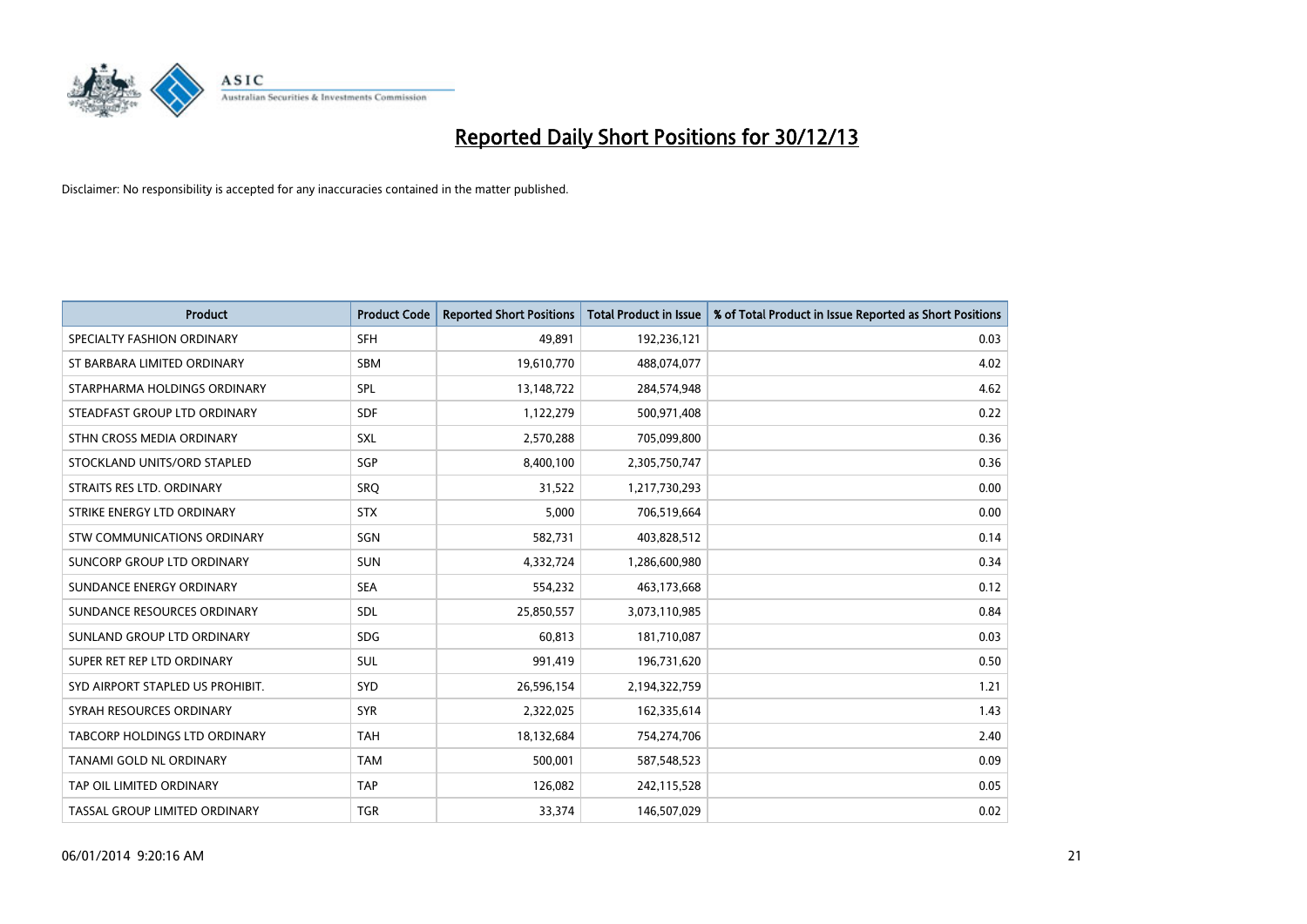

| <b>Product</b>                       | <b>Product Code</b> | <b>Reported Short Positions</b> | Total Product in Issue | % of Total Product in Issue Reported as Short Positions |
|--------------------------------------|---------------------|---------------------------------|------------------------|---------------------------------------------------------|
| <b>TATTS GROUP LTD ORDINARY</b>      | <b>TTS</b>          | 11,102,362                      | 1,417,117,821          | 0.78                                                    |
| <b>TECHNOLOGY ONE ORDINARY</b>       | <b>TNE</b>          | 5,055                           | 307,721,455            | 0.00                                                    |
| TELECOM CORPORATION ORDINARY         | <b>TEL</b>          | 8,151,606                       | 1,824,150,788          | 0.45                                                    |
| TELSTRA CORPORATION, ORDINARY        | <b>TLS</b>          | 30,786,805                      | 12,443,074,357         | 0.25                                                    |
| TEN NETWORK HOLDINGS ORDINARY        | <b>TEN</b>          | 145,244,919                     | 2,586,970,845          | 5.61                                                    |
| TERANGA GOLD CORP CDI 1:1            | <b>TGZ</b>          | 3,819                           | 171,110,480            | 0.00                                                    |
| TFS CORPORATION LTD ORDINARY         | <b>TFC</b>          | 80,080                          | 282,157,408            | 0.03                                                    |
| THE REJECT SHOP ORDINARY             | <b>TRS</b>          | 1,788,023                       | 28,826,248             | 6.20                                                    |
| THORN GROUP LIMITED ORDINARY         | <b>TGA</b>          | 1,016                           | 148,897,155            | 0.00                                                    |
| <b>TIGER RESOURCES ORDINARY</b>      | <b>TGS</b>          | 1,607,009                       | 802,710,269            | 0.20                                                    |
| TITAN ENERGY SERVICE ORDINARY        | <b>TTN</b>          | 2,745                           | 48,866,894             | 0.01                                                    |
| TOLL HOLDINGS LTD ORDINARY           | <b>TOL</b>          | 29,086,429                      | 717,133,875            | 4.06                                                    |
| TORO ENERGY LIMITED ORDINARY         | <b>TOE</b>          | 139,845                         | 1,489,883,453          | 0.01                                                    |
| TOX FREE SOLUTIONS ORDINARY          | <b>TOX</b>          | 1,694,508                       | 133,242,359            | 1.27                                                    |
| TPG TELECOM LIMITED ORDINARY         | <b>TPM</b>          | 1,602,129                       | 793,808,141            | 0.20                                                    |
| <b>TRADE ME GROUP ORDINARY</b>       | <b>TME</b>          | 1,044,705                       | 396,261,129            | 0.26                                                    |
| TRANSFIELD SERVICES ORDINARY         | <b>TSE</b>          | 37,033,832                      | 512,457,716            | 7.23                                                    |
| TRANSPACIFIC INDUST, ORDINARY        | <b>TPI</b>          | 24,286,162                      | 1,578,563,490          | 1.54                                                    |
| TRANSURBAN GROUP TRIPLE STAPLED SEC. | <b>TCL</b>          | 1,647,896                       | 1,486,013,648          | 0.11                                                    |
| TREASURY GROUP ORDINARY              | <b>TRG</b>          | 18,128                          | 23,070,755             | 0.08                                                    |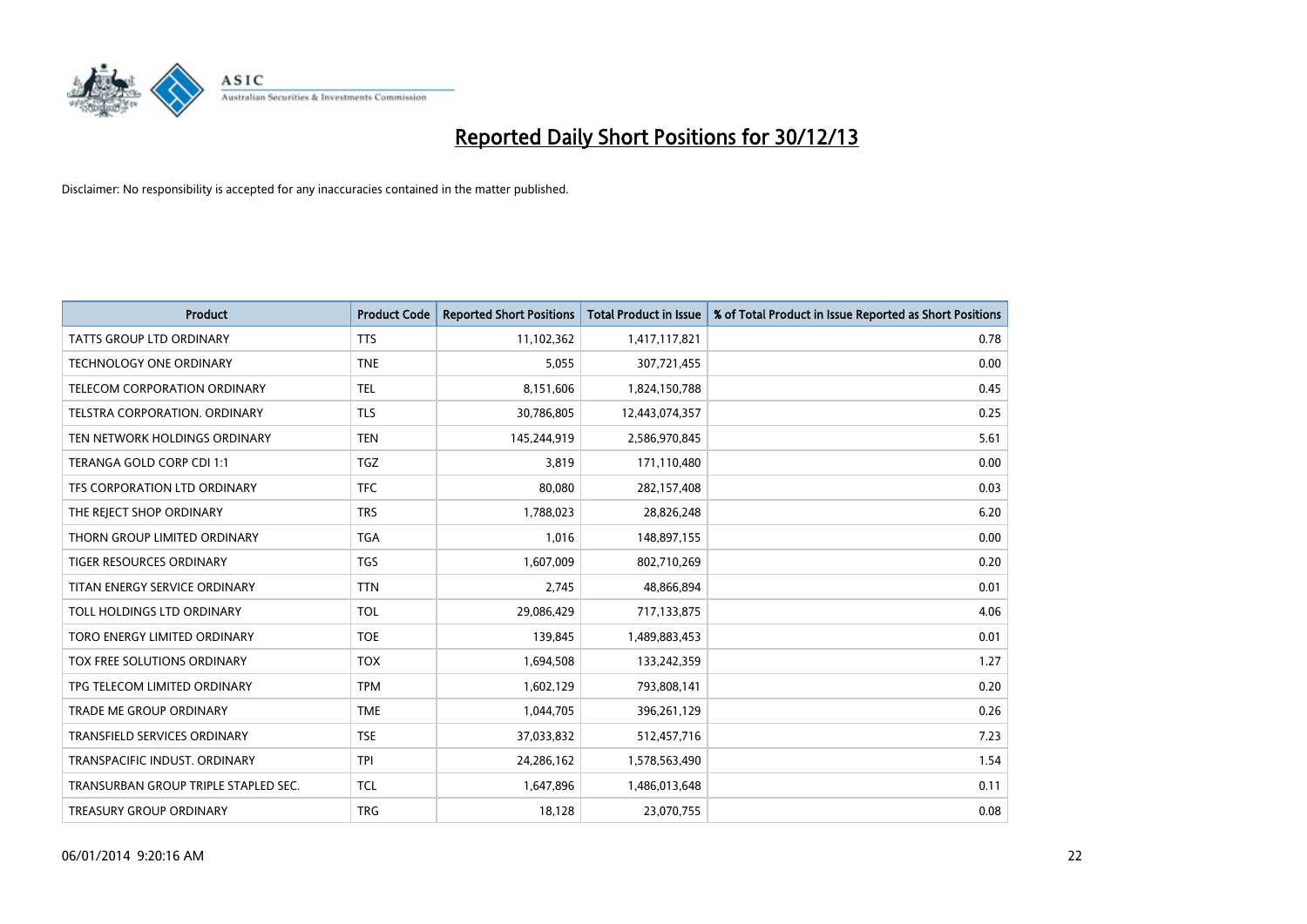

| <b>Product</b>                        | <b>Product Code</b> | <b>Reported Short Positions</b> | Total Product in Issue | % of Total Product in Issue Reported as Short Positions |
|---------------------------------------|---------------------|---------------------------------|------------------------|---------------------------------------------------------|
| TREASURY WINE ESTATE ORDINARY         | <b>TWE</b>          | 31,388,472                      | 647,227,144            | 4.85                                                    |
| TROY RESOURCES LTD ORDINARY           | <b>TRY</b>          | 272,511                         | 168,486,562            | 0.16                                                    |
| TWENTY-FIRST FOX INC A NON-VOTING CDI | <b>FOXLV</b>        | 947,502                         | 8,513,648              | 11.13                                                   |
| TWENTY-FIRST FOX INC B VOTING CDI     | <b>FOX</b>          | 923,726                         | 212,815,026            | 0.43                                                    |
| <b>UGL LIMITED ORDINARY</b>           | UGL                 | 22,335,005                      | 166,511,240            | 13.41                                                   |
| UXC LIMITED ORDINARY                  | <b>UXC</b>          | 405,695                         | 320,551,687            | 0.13                                                    |
| <b>VEDA GROUP LTD ORDINARY</b>        | <b>VED</b>          | 178,673                         | 842,055,406            | 0.02                                                    |
| <b>VENTURE MINERALS ORDINARY</b>      | <b>VMS</b>          | 193,000                         | 287,320,170            | 0.07                                                    |
| VILLAGE ROADSHOW LTD ORDINARY         | <b>VRL</b>          | 634,114                         | 159,493,510            | 0.40                                                    |
| VIRGIN AUS HLDG LTD ORDINARY          | <b>VAH</b>          | 114,236,594                     | 3,514,807,839          | 3.25                                                    |
| <b>VIRTUS HEALTH LTD ORDINARY</b>     | <b>VRT</b>          | 1,653,271                       | 79,536,601             | 2.08                                                    |
| <b>VISION EYE INSTITUTE ORDINARY</b>  | <b>VEI</b>          | 3,098,099                       | 160,759,740            | 1.93                                                    |
| <b>VOCATION LTD ORDINARY</b>          | <b>VET</b>          | 9,044,767                       | 200,000,000            | 4.52                                                    |
| <b>VOCUS COMMS LTD ORDINARY</b>       | <b>VOC</b>          | 181,824                         | 80,779,125             | 0.23                                                    |
| WARRNAMBOOL CHEESE ORDINARY           | <b>WCB</b>          | 39,999                          | 55,969,511             | 0.07                                                    |
| <b>WATPAC LIMITED ORDINARY</b>        | <b>WTP</b>          | 2.843                           | 184,332,526            | 0.00                                                    |
| WEBIET LIMITED ORDINARY               | <b>WEB</b>          | 1,468,932                       | 79,397,959             | 1.85                                                    |
| <b>WESFARMERS LIMITED ORDINARY</b>    | <b>WES</b>          | 4,527,580                       | 1,143,274,951          | 0.40                                                    |
| WESTERN AREAS LTD ORDINARY            | <b>WSA</b>          | 24,558,126                      | 196,862,806            | 12.47                                                   |
| WESTERN DESERT RES. ORDINARY          | <b>WDR</b>          | 2,158,571                       | 499,665,257            | 0.43                                                    |